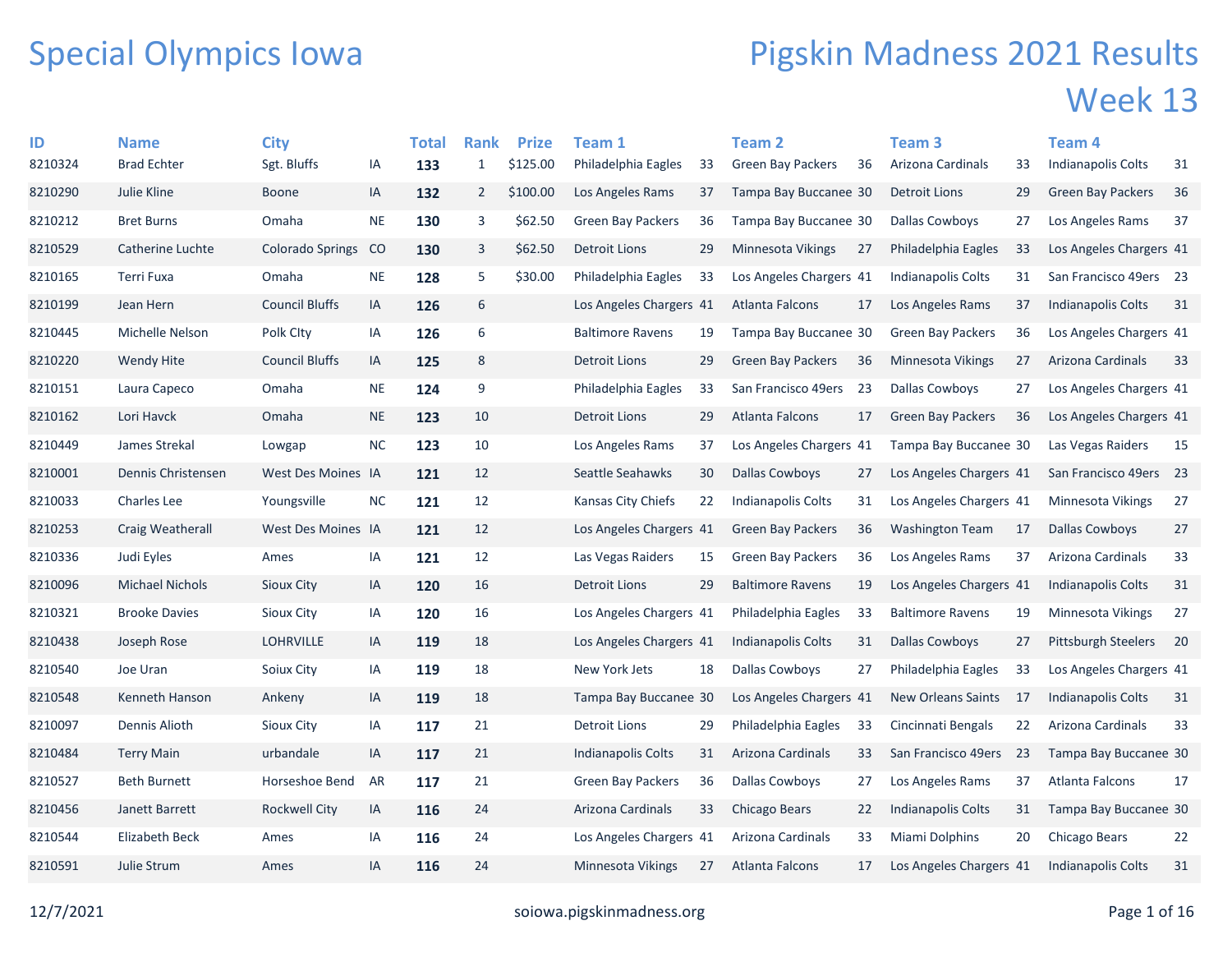| ID<br>8210178 | <b>Name</b><br>Gerogia Goltl | <b>City</b><br>Omaha    | <b>NE</b> | <b>Total</b><br>115 | <b>Rank</b><br>27 | <b>Prize</b> | Team 1<br><b>Indianapolis Colts</b> | 31 | <b>Team 2</b><br>Arizona Cardinals | 33  | Team <sub>3</sub><br><b>Carolina Panthers</b> | 10 | Team <sub>4</sub><br>Los Angeles Chargers 41 |    |
|---------------|------------------------------|-------------------------|-----------|---------------------|-------------------|--------------|-------------------------------------|----|------------------------------------|-----|-----------------------------------------------|----|----------------------------------------------|----|
| 8210260       | Kaylene Ballesteros          | Indianola               | IA        | 115                 | 27                |              | <b>Minnesota Vikings</b>            | 27 | <b>Kansas City Chiefs</b>          | 22  | Arizona Cardinals                             | 33 | Philadelphia Eagles                          | 33 |
| 8210102       | John Nelson                  | Sioux City              | IA        | 114                 | 29                |              | New York Jets                       | 18 | <b>Indianapolis Colts</b>          | 31  | <b>Detroit Lions</b>                          | 29 | <b>Green Bay Packers</b>                     | 36 |
| 8210217       | John Focht                   | Omaha                   | $\sf NE$  | 114                 | 29                |              | Tampa Bay Buccanee 30               |    | Seattle Seahawks                   | 30  | Los Angeles Rams                              | 37 | Atlanta Falcons                              | 17 |
| 8210309       | Jim Clark                    | Sioux City              | IA        | 114                 | 29                |              | Detroit Lions                       | 29 | Tampa Bay Buccanee 30              |     | Chicago Bears                                 | 22 | Philadelphia Eagles                          | 33 |
| 8210330       | Carmie Hotchkiss             | Sioux City              | IA        | 114                 | 29                |              | <b>New Orleans Saints</b>           | 17 | Philadelphia Eagles                | 33  | Los Angeles Rams                              | 37 | <b>Dallas Cowboys</b>                        | 27 |
| 8210355       | <b>Taylor Hall</b>           | Shell Lake              | WI        | 114                 | 29                |              | Miami Dolphins                      | 20 | Los Angeles Rams                   | 37  | <b>Dallas Cowboys</b>                         | 27 | Tampa Bay Buccanee 30                        |    |
| 8210408       | Stephanie Campbell           | <b>Chagrin Falls</b>    | OH        | 114                 | 29                |              | Arizona Cardinals                   | 33 | Philadelphia Eagles                | 33  | Seattle Seahawks                              | 30 | New York Jets                                | 18 |
| 8210589       | Glenda Cogley                | Grimes                  | IA        | 114                 | 29                |              | <b>Green Bay Packers</b>            | 36 | <b>Washington Team</b>             | 17  | Los Angeles Chargers 41                       |    | <b>Pittsburgh Steelers</b>                   | 20 |
| 8210035       | <b>Charles Lee</b>           | Youngsville             | <b>NC</b> | 112                 | 36                |              | <b>Baltimore Ravens</b>             | 19 | Los Angeles Chargers 41            |     | <b>Detroit Lions</b>                          | 29 | San Francisco 49ers                          | 23 |
| 8210421       | Royal McClannahan            | Modale                  | IA        | 112                 | 36                |              | Los Angeles Rams                    | 37 | Chicago Bears                      | 22  | San Francisco 49ers                           | 23 | Seattle Seahawks                             | 30 |
| 8210427       | <b>Timothy Lynch</b>         | <b>JOHNSTON</b>         | IA        | 112                 | 36                |              | New York Jets                       | 18 | <b>Indianapolis Colts</b>          | 31  | Philadelphia Eagles                           | 33 | Tampa Bay Buccanee 30                        |    |
| 8210531       | Catherine Luchte             | <b>Colorado Springs</b> | <b>CO</b> | 112                 | 36                |              | <b>Green Bay Packers</b>            | 36 | <b>Cleveland Browns</b>            | 10  | Philadelphia Eagles                           | 33 | Arizona Cardinals                            | 33 |
| 8210176       | <b>Steve Andrews</b>         | <b>Council Bluffs</b>   | IA        | 111                 | 40                |              | <b>Miami Dolphins</b>               | 20 | San Francisco 49ers                | -23 | Los Angeles Chargers 41                       |    | <b>Minnesota Vikings</b>                     | 27 |
| 8210032       | Jeff Klocko                  | Norwalk                 | IA        | 110                 | 41                |              | Pittsburgh Steelers                 | 20 | <b>Baltimore Ravens</b>            | 19  | Los Angeles Chargers 41                       |    | Seattle Seahawks                             | 30 |
| 8210345       | Jo Ellen Shonkwiler          | Estherville             | IA        | 110                 | 41                |              | Arizona Cardinals                   | 33 | <b>Atlanta Falcons</b>             | 17  | Seattle Seahawks                              | 30 | Tampa Bay Buccanee 30                        |    |
| 8210016       | John Eldred                  | West Des Moines IA      |           | 109                 | 43                |              | Arizona Cardinals                   | 33 | <b>Green Bay Packers</b>           | 36  | Carolina Panthers                             | 10 | Tampa Bay Buccanee 30                        |    |
| 8210030       | Jeff Klocko                  | <b>Norwalk</b>          | IA        | 109                 | 43                |              | <b>Washington Team</b>              | 17 | Philadelphia Eagles                | 33  | Tampa Bay Buccanee 30                         |    | <b>Detroit Lions</b>                         | 29 |
| 8210183       | Ksthy LeMaster               | <b>Council Bluffs</b>   | IA        | 109                 | 43                |              | Minnesota Vikings                   | 27 | Tampa Bay Buccanee 30              |     | Los Angeles Rams                              | 37 | Las Vegas Raiders                            | 15 |
| 8210405       | Stephanie Campbell           | <b>Chagrin Falls</b>    | OH        | 109                 | 43                |              | Los Angeles Chargers 41             |    | Minnesota Vikings                  | 27  | <b>Cleveland Browns</b>                       | 10 | <b>Indianapolis Colts</b>                    | 31 |
| 8210554       | Lora Coffman                 | Des Moines              | IA        | 109                 | 43                |              | Atlanta Falcons                     | 17 | Philadelphia Eagles                | 33  | Los Angeles Rams                              | 37 | Kansas City Chiefs                           | 22 |
| 8210606       | <b>Terry Ragaller</b>        | Sergeant Bluff          | IA        | 109                 | 43                |              | Indianapolis Colts                  | 31 | Minnesota Vikings                  | 27  | <b>Chicago Bears</b>                          | 22 | <b>Detroit Lions</b>                         | 29 |
| 8210038       | <b>Troy Vroegh</b>           | Norwalk                 | IA        | 108                 | 49                |              | Chicago Bears                       | 22 | Green Bay Packers                  | 36  | Miami Dolphins                                | 20 | Seattle Seahawks                             | 30 |
| 8210095       | Dave Baldus                  | Ames                    | IA        | 108                 | 49                |              | Arizona Cardinals                   | 33 | Seattle Seahawks                   | 30  | <b>New York Giants</b>                        | 9  | <b>Green Bay Packers</b>                     | 36 |
| 8210584       | <b>Brady Oldag</b>           | <b>Cedar Falls</b>      | IA        | 108                 | 49                |              | <b>Denver Broncos</b>               | 9  | <b>Green Bay Packers</b>           | 36  | Kansas City Chiefs                            | 22 | Los Angeles Chargers 41                      |    |
| 8210605       | Katelyn McDade               | Dubuque                 | IA        | 108                 | 49                |              | Los Angeles Rams                    | 37 | <b>Detroit Lions</b>               | 29  | Minnesota Vikings                             | 27 | Las Vegas Raiders                            | 15 |
| 8210009       | Steve Furtwangler            | Clive                   | IA        | 107                 | 53                |              | Carolina Panthers                   | 10 | Minnesota Vikings                  | 27  | Arizona Cardinals                             | 33 | Los Angeles Rams                             | 37 |
| 8210173       | Ian Mass                     | <b>Council Bluffs</b>   | IA        | 107                 | 53                |              | <b>Detroit Lions</b>                | 29 | Cincinnati Bengals                 | 22  | Los Angeles Rams                              | 37 | <b>Baltimore Ravens</b>                      | 19 |
| 8210311       | John Sanders Jr              | Lawton                  | IA        | 107                 | 53                |              | Los Angeles Rams                    | 37 | <b>Washington Team</b>             | 17  | Philadelphia Eagles                           | 33 | Miami Dolphins                               | 20 |
| 8210499       | <b>Taylor Parish</b>         | Saint Charles           | IA        | 107                 | 53                |              | Green Bay Packers                   | 36 | <b>Miami Dolphins</b>              | 20  | Los Angeles Chargers 41                       |    | <b>Buffalo Bills</b>                         | 10 |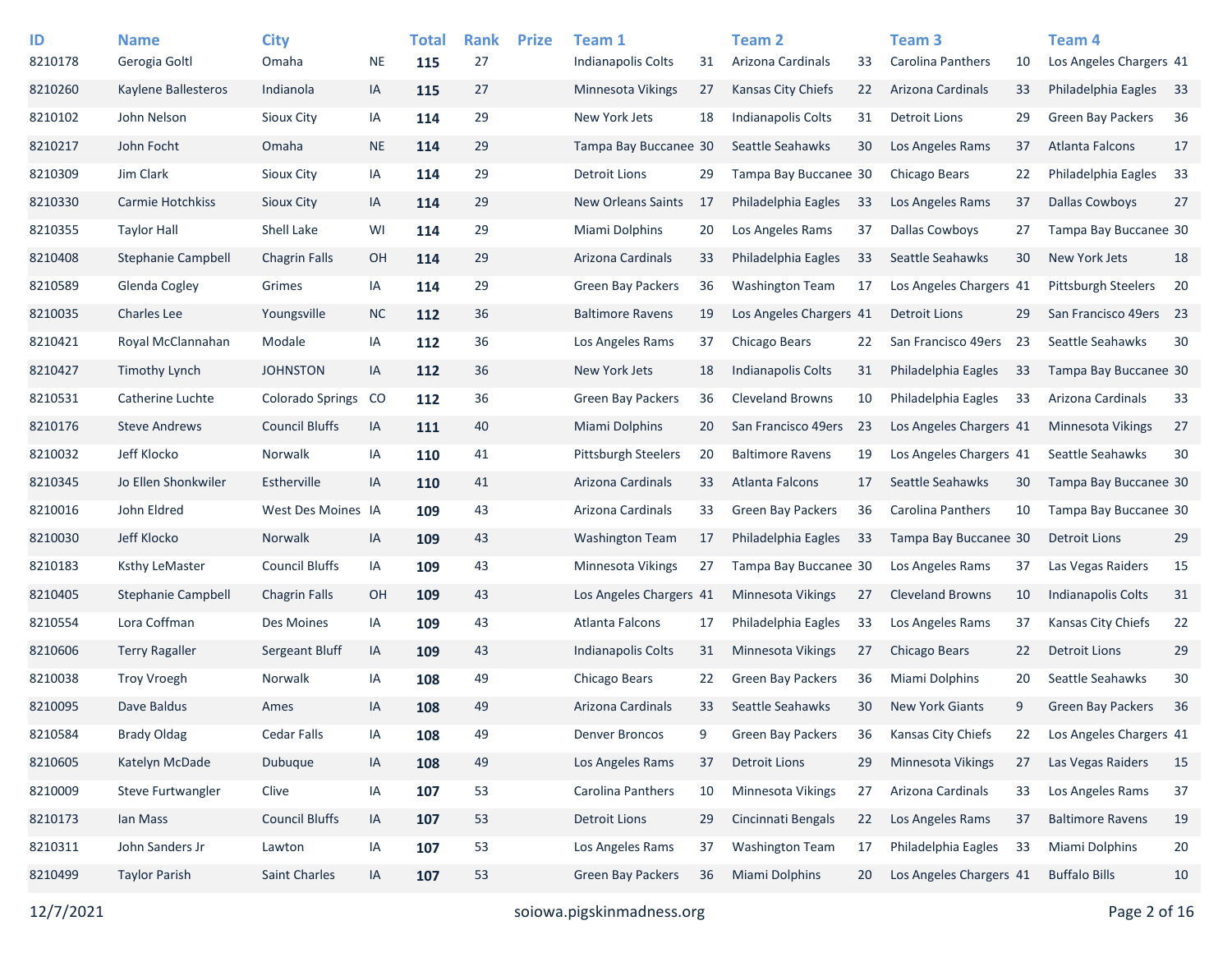| ID<br>8210500 | <b>Name</b><br>Jill Popham | <b>City</b><br>Denison | ΙA        | <b>Total</b><br>107 | <b>Rank</b><br>53 | <b>Prize</b> | Team 1<br>Cincinnati Bengals | 22 | <b>Team 2</b><br><b>Green Bay Packers</b> | 36   | Team <sub>3</sub><br>Chicago Bears | 22 | Team <sub>4</sub><br><b>Dallas Cowboys</b> | 27 |
|---------------|----------------------------|------------------------|-----------|---------------------|-------------------|--------------|------------------------------|----|-------------------------------------------|------|------------------------------------|----|--------------------------------------------|----|
| 8210509       | Liane Long                 | Avoca                  | IA        | 107                 | 53                |              | <b>New Orleans Saints</b>    | 17 | Arizona Cardinals                         | 33   | Tampa Bay Buccanee 30              |    | <b>Dallas Cowboys</b>                      | 27 |
| 8210579       | <b>Barb Uran</b>           | Sioux City             | IA        | 107                 | 53                |              | <b>Dallas Cowboys</b>        | 27 | <b>Green Bay Packers</b>                  | 36   | Kansas City Chiefs                 | 22 | Cincinnati Bengals                         | 22 |
| 8210595       | Jenna Fitch                | Gilbert                | IA        | 107                 | 53                |              | <b>Miami Dolphins</b>        | 20 | <b>Green Bay Packers</b>                  | 36   | Los Angeles Chargers 41            |    | <b>Cleveland Browns</b>                    | 10 |
| 8210022       | <b>Rick Spurr</b>          | Atlantic               | IA        | 106                 | 61                |              | Philadelphia Eagles          | 33 | Dallas Cowboys                            | 27   | <b>Green Bay Packers</b>           | 36 | <b>Buffalo Bills</b>                       | 10 |
| 8210023       | <b>Greg Shawler</b>        | Creston                | IA        | 106                 | 61                |              | <b>Dallas Cowboys</b>        | 27 | Arizona Cardinals                         | 33   | <b>Green Bay Packers</b>           | 36 | <b>Buffalo Bills</b>                       | 10 |
| 8210293       | Justin Gatewood            | Ames                   | IA        | 106                 | 61                |              | <b>Washington Team</b>       | 17 | Chicago Bears                             | 22   | Los Angeles Rams                   | 37 | Seattle Seahawks                           | 30 |
| 8210414       | Thomas Wardlow             | Waverly                | IA        | 106                 | 61                |              | <b>Baltimore Ravens</b>      | 19 | Los Angeles Chargers 41                   |      | <b>Tennessee Titans</b>            | 13 | Philadelphia Eagles                        | 33 |
| 8210443       | Tammi Vail                 | Rockford               | IL.       | 106                 | 61                |              | Los Angeles Rams             | 37 | Tampa Bay Buccanee 30                     |      | <b>Detroit Lions</b>               | 29 | <b>Cleveland Browns</b>                    | 10 |
| 8210471       | Janet Smith                | Clive                  | IA        | 106                 | 61                |              | Los Angeles Rams             | 37 | San Francisco 49ers                       | - 23 | Arizona Cardinals                  | 33 | <b>Tennessee Titans</b>                    | 13 |
| 8210490       | <b>Bob Shoultz</b>         | Sioux City             | IA        | 106                 | 61                |              | Arizona Cardinals            | 33 | Miami Dolphins                            | 20   | Kansas City Chiefs                 | 22 | <b>Indianapolis Colts</b>                  | 31 |
| 8210587       | Sean Atwater               | <b>West Burlington</b> | IA        | 106                 | 61                |              | <b>Tennessee Titans</b>      | 13 | Los Angeles Chargers 41                   |      | <b>Baltimore Ravens</b>            | 19 | Philadelphia Eagles                        | 33 |
| 8210157       | <b>Steve Goltl</b>         | Omaha                  | <b>NE</b> | 105                 | 69                |              | Tampa Bay Buccanee 30        |    | <b>Baltimore Ravens</b>                   | 19   | Minnesota Vikings                  | 27 | <b>Detroit Lions</b>                       | 29 |
| 8210198       | Brian Brockman             | Carson                 | IA        | 105                 | 69                |              | <b>Atlanta Falcons</b>       | 17 | New York Jets                             | 18   | Philadelphia Eagles                | 33 | Los Angeles Rams                           | 37 |
| 8210300       | David Peterson             | Ames                   | IA        | 105                 | 69                |              | Philadelphia Eagles          | 33 | Indianapolis Colts                        | 31   | <b>Houston Texans</b>              | 0  | Los Angeles Chargers 41                    |    |
| 8210411       | Mary F Rogowicki           | Tuckahoe               | <b>NY</b> | 105                 | 69                |              | <b>Green Bay Packers</b>     | 36 | Chicago Bears                             | 22   | Dallas Cowboys                     | 27 | <b>Pittsburgh Steelers</b>                 | 20 |
| 8210431       | John Santone               | Painesville            | OH        | 105                 | 69                |              | Tampa Bay Buccanee 30        |    | <b>Cleveland Browns</b>                   | 10   | <b>Detroit Lions</b>               | 29 | <b>Green Bay Packers</b>                   | 36 |
| 8210437       | Joseph Rose                | <b>LOHRVILLE</b>       | IA        | 105                 | 69                |              | Los Angeles Chargers 41      |    | <b>New Orleans Saints</b>                 | -17  | Carolina Panthers                  | 10 | Los Angeles Rams                           | 37 |
| 8210474       | Marcus Barkema             | Goodell                | IA        | 105                 | 69                |              | <b>Dallas Cowboys</b>        | 27 | <b>Pittsburgh Steelers</b>                | 20   | Chicago Bears                      | 22 | <b>Green Bay Packers</b>                   | 36 |
| 8210517       | Jeri Lyn Bares             | Oskaloosa              | IA        | 105                 | 69                |              | <b>Pittsburgh Steelers</b>   | 20 | Los Angeles Chargers 41                   |      | New England Patriots 14            |    | Tampa Bay Buccanee 30                      |    |
| 8210103       | Matt Ard                   | Sioux City             | IA        | 104                 | 77                |              | <b>Baltimore Ravens</b>      | 19 | Seattle Seahawks                          | 30   | Arizona Cardinals                  | 33 | Kansas City Chiefs                         | 22 |
| 8210291       | <b>Mark Miller</b>         | Ames                   | IA        | 104                 | 77                |              | <b>Detroit Lions</b>         | 29 | Jacksonville Jaguars                      | - 7  | <b>Dallas Cowboys</b>              | 27 | Los Angeles Chargers 41                    |    |
| 8210423       | Royal McClannahan          | Modale                 | IA        | 104                 | 77                |              | Seattle Seahawks             | 30 | Atlanta Falcons                           | 17   | <b>Dallas Cowboys</b>              | 27 | Tampa Bay Buccanee 30                      |    |
| 8210488       | Ashley Jackson             | <b>Webster City</b>    | IA        | 104                 | 77                |              | <b>New York Giants</b>       | 9  | Green Bay Packers                         | 36   | Los Angeles Rams                   | 37 | Cincinnati Bengals                         | 22 |
| 8210526       | Roy Fonza                  | Horseshoe Bend         | AR        | 104                 | 77                |              | Minnesota Vikings            | 27 | Seattle Seahawks                          | 30   | Philadelphia Eagles                | 33 | New England Patriots 14                    |    |
| 8210536       | Rusti Wood                 | Indianola              | IA        | 104                 | 77                |              | Tampa Bay Buccanee 30        |    | <b>Indianapolis Colts</b>                 | 31   | <b>Buffalo Bills</b>               | 10 | Philadelphia Eagles 33                     |    |
| 8210031       | Jeff Klocko                | Norwalk                | IA        | 103                 | 83                |              | Kansas City Chiefs           | 22 | San Francisco 49ers 23                    |      | New Orleans Saints                 | 17 | Los Angeles Chargers 41                    |    |
| 8210037       | Charles Lee                | Youngsville            | <b>NC</b> | 103                 | 83                |              | Los Angeles Chargers 41      |    | San Francisco 49ers                       | 23   | <b>Detroit Lions</b>               | 29 | Carolina Panthers                          | 10 |
| 8210347       | Lisa Keller                | Ankeny                 | IA        | 103                 | 83                |              | Pittsburgh Steelers          | 20 | Chicago Bears                             | 22   | Los Angeles Chargers 41            |    | Miami Dolphins                             | 20 |
| 8210025       | <b>Randy Spurr</b>         | Norwalk                | IA        | 102                 | 86                |              | <b>Detroit Lions</b>         | 29 | <b>Washington Team</b>                    | 17   | <b>Pittsburgh Steelers</b>         | 20 | <b>Green Bay Packers</b>                   | 36 |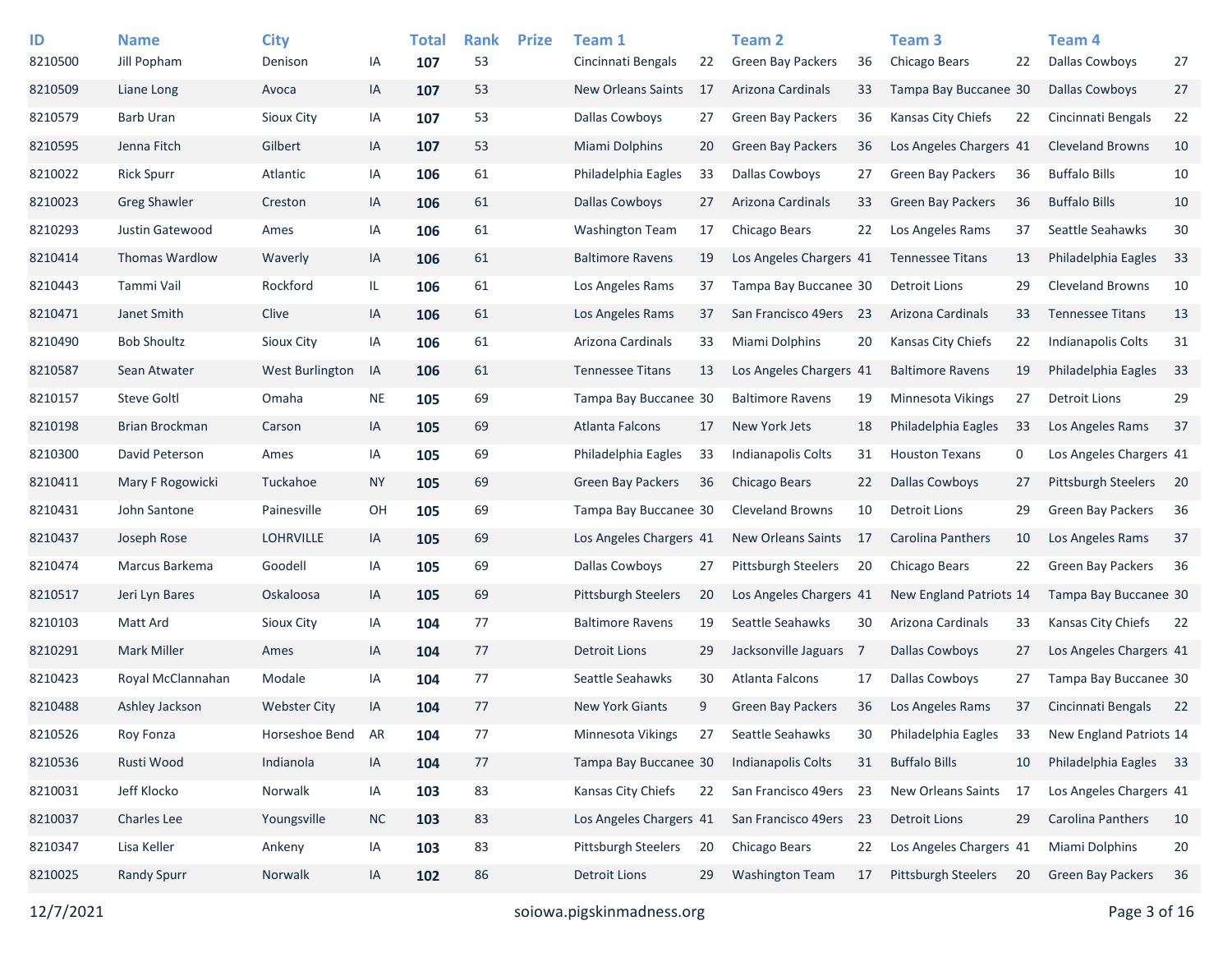| ID      | <b>Name</b>              | <b>City</b>           |           | Total | <b>Rank</b> | <b>Prize</b> | Team 1                    |    | <b>Team 2</b>              |    | Team <sub>3</sub>         |             | Team 4                   |    |
|---------|--------------------------|-----------------------|-----------|-------|-------------|--------------|---------------------------|----|----------------------------|----|---------------------------|-------------|--------------------------|----|
| 8210073 | George Wang              | Ames                  | IA        | 102   | 86          |              | Los Angeles Rams          | 37 | Chicago Bears              | 22 | Philadelphia Eagles       | 33          | Carolina Panthers        | 10 |
| 8210194 | Jarrod Poore             | Underwood             | IA        | 102   | 86          |              | Los Angeles Rams          | 37 | <b>Pittsburgh Steelers</b> | 20 | Dallas Cowboys            | 27          | New York Jets            | 18 |
| 8210274 | <b>Matt Granzow</b>      | West Des Moines IA    |           | 102   | 86          |              | Minnesota Vikings         | 27 | Jacksonville Jaguars 7     |    | <b>Dallas Cowboys</b>     | 27          | Los Angeles Chargers 41  |    |
| 8210304 | John Nelsen              | Lawton                | IA        | 102   | 86          |              | <b>Detroit Lions</b>      | 29 | Atlanta Falcons            | 17 | Los Angeles Chargers 41   |             | Las Vegas Raiders        | 15 |
| 8210305 | <b>Ryan Denney</b>       | Lawton                | IA        | 102   | 86          |              | Cincinnati Bengals        | 22 | Seattle Seahawks           | 30 | Los Angeles Chargers 41   |             | <b>New York Giants</b>   | 9  |
| 8210494 | <b>Chris Wahlert</b>     | Peosta                | IA        | 102   | 86          |              | Carolina Panthers         | 10 | <b>Kansas City Chiefs</b>  | 22 | <b>Detroit Lions</b>      | 29          | Los Angeles Chargers 41  |    |
| 8210549 | Lisa Rusk                | Colfax                | IA        | 102   | 86          |              | Kansas City Chiefs        | 22 | Philadelphia Eagles        | 33 | New Orleans Saints        | 17          | Seattle Seahawks         | 30 |
| 8210039 | <b>Fletcher Spurr</b>    | Norwalk               | IA        | 101   | 94          |              | <b>Indianapolis Colts</b> | 31 | <b>Buffalo Bills</b>       | 10 | <b>Baltimore Ravens</b>   | 19          | Los Angeles Chargers 41  |    |
| 8210226 | <b>Melanie Devine</b>    | Des Moines            | IA        | 101   | 94          |              | Philadelphia Eagles       | 33 | Tampa Bay Buccanee 30      |    | Detroit Lions             | 29          | <b>Denver Broncos</b>    | 9  |
| 8210269 | Jody Hayes               | West Des Moines IA    |           | 101   | 94          |              | Jacksonville Jaguars 7    |    | Los Angeles Chargers 41    |    | Pittsburgh Steelers       | 20          | Philadelphia Eagles      | 33 |
| 8210271 | Crystal Kerr             | West Des Moines IA    |           | 101   | 94          |              | Jacksonville Jaguars 7    |    | <b>Miami Dolphins</b>      | 20 | Los Angeles Chargers 41   |             | Arizona Cardinals        | 33 |
| 8210303 | Mick Lefler              | Lawton                | IA        | 101   | 94          |              | Tampa Bay Buccanee 30     |    | <b>New Orleans Saints</b>  | 17 | Atlanta Falcons           | 17          | Los Angeles Rams         | 37 |
| 8210360 | Kathleen Rasmussen       | Sioux City            | IA        | 101   | 94          |              | Miami Dolphins            | 20 | Carolina Panthers          | 10 | Los Angeles Chargers 41   |             | Seattle Seahawks         | 30 |
| 8210012 | Tom Temple               | urbandale             | IA        | 100   | 100         |              | <b>Baltimore Ravens</b>   | 19 | Tampa Bay Buccanee 30      |    | Cincinnati Bengals        | 22          | <b>Detroit Lions</b>     | 29 |
| 8210049 | Dyaln Spurr              | Norwalk               | IA        | 100   | 100         |              | <b>Green Bay Packers</b>  | 36 | <b>Buffalo Bills</b>       | 10 | <b>Tennessee Titans</b>   | 13          | Los Angeles Chargers 41  |    |
| 8210163 | Lori Havck               | Omaha                 | <b>NE</b> | 100   | 100         |              | Kansas City Chiefs        | 22 | Seattle Seahawks           | 30 | <b>Indianapolis Colts</b> | 31          | Washington Team          | 17 |
| 8210175 | Greg Schultz             | Glenwood              | IA        | 100   | 100         |              | <b>Indianapolis Colts</b> | 31 | <b>Baltimore Ravens</b>    | 19 | Los Angeles Chargers 41   |             | <b>Denver Broncos</b>    | 9  |
| 8210200 | Jean Hern                | <b>Council Bluffs</b> | IA        | 100   | 100         |              | Cincinnati Bengals        | 22 | <b>Pittsburgh Steelers</b> | 20 | Atlanta Falcons           | 17          | Los Angeles Chargers 41  |    |
| 8210254 | Nate Ladwig              | West Des Moines IA    |           | 100   | 100         |              | New Orleans Saints        | 17 | Philadelphia Eagles        | 33 | <b>New York Giants</b>    | 9           | Los Angeles Chargers 41  |    |
| 8210266 | <b>Chris Scott</b>       | West Des Moines IA    |           | 100   | 100         |              | Minnesota Vikings         | 27 | New York Jets              | 18 | New England Patriots 14   |             | Los Angeles Chargers 41  |    |
| 8210268 | Jason Hatcher            | West Des Moines IA    |           | 100   | 100         |              | Tampa Bay Buccanee 30     |    | Philadelphia Eagles        | 33 | <b>Dallas Cowboys</b>     | 27          | Carolina Panthers        | 10 |
| 8210418 | Don Lewis                | Ankeny                | IA        | 100   | 100         |              | <b>Green Bay Packers</b>  | 36 | <b>Minnesota Vikings</b>   | 27 | <b>Miami Dolphins</b>     | 20          | New Orleans Saints       | 17 |
| 8210419 | Jenna Biegger            | Polk City             | IA        | 100   | 100         |              | Miami Dolphins            | 20 | New England Patriots 14    |    | Seattle Seahawks          | 30          | <b>Green Bay Packers</b> | 36 |
| 8210553 | <b>Matthew Lundquist</b> | Clive                 | IA        | 100   | 100         |              | Philadelphia Eagles       | 33 | Jacksonville Jaguars 7     |    | <b>Dallas Cowboys</b>     | 27          | Arizona Cardinals        | 33 |
| 8210562 | Justin Jacobs            | Clarksville           | IA        | 100   | 100         |              | <b>Baltimore Ravens</b>   | 19 | Arizona Cardinals          | 33 | New Orleans Saints        | 17          | Indianapolis Colts       | 31 |
| 8210573 | Scott Moore              | Missouri Valley       | IA        | 100   | 100         |              | New England Patriots 14   |    | New York Jets              | 18 | Los Angeles Rams          | 37          | Indianapolis Colts       | 31 |
| 8210598 | Anthony Robinson         | Kansas City           | <b>MO</b> | 100   | 100         |              | Miami Dolphins            | 20 | Tampa Bay Buccanee 30      |    | Philadelphia Eagles       | 33          | Atlanta Falcons          | 17 |
| 8210177 | <b>Scott Milner</b>      | <b>Council Bluffs</b> | IA        | 99    | 114         |              | Los Angeles Chargers 41   |    | Green Bay Packers          | 36 | <b>Houston Texans</b>     | $\mathbf 0$ | Chicago Bears            | 22 |
| 8210219 | Chrissy Hite             | <b>Council Bluffs</b> | IA        | 99    | 114         |              | Green Bay Packers         | 36 | Jacksonville Jaguars 7     |    | San Francisco 49ers       | 23          | Arizona Cardinals        | 33 |
| 8210273 | Adam Suter               | Ankeny                | IA        | 99    | 114         |              | Los Angeles Rams          | 37 | Chicago Bears              | 22 | New York Jets             | 18          | Cincinnati Bengals       | 22 |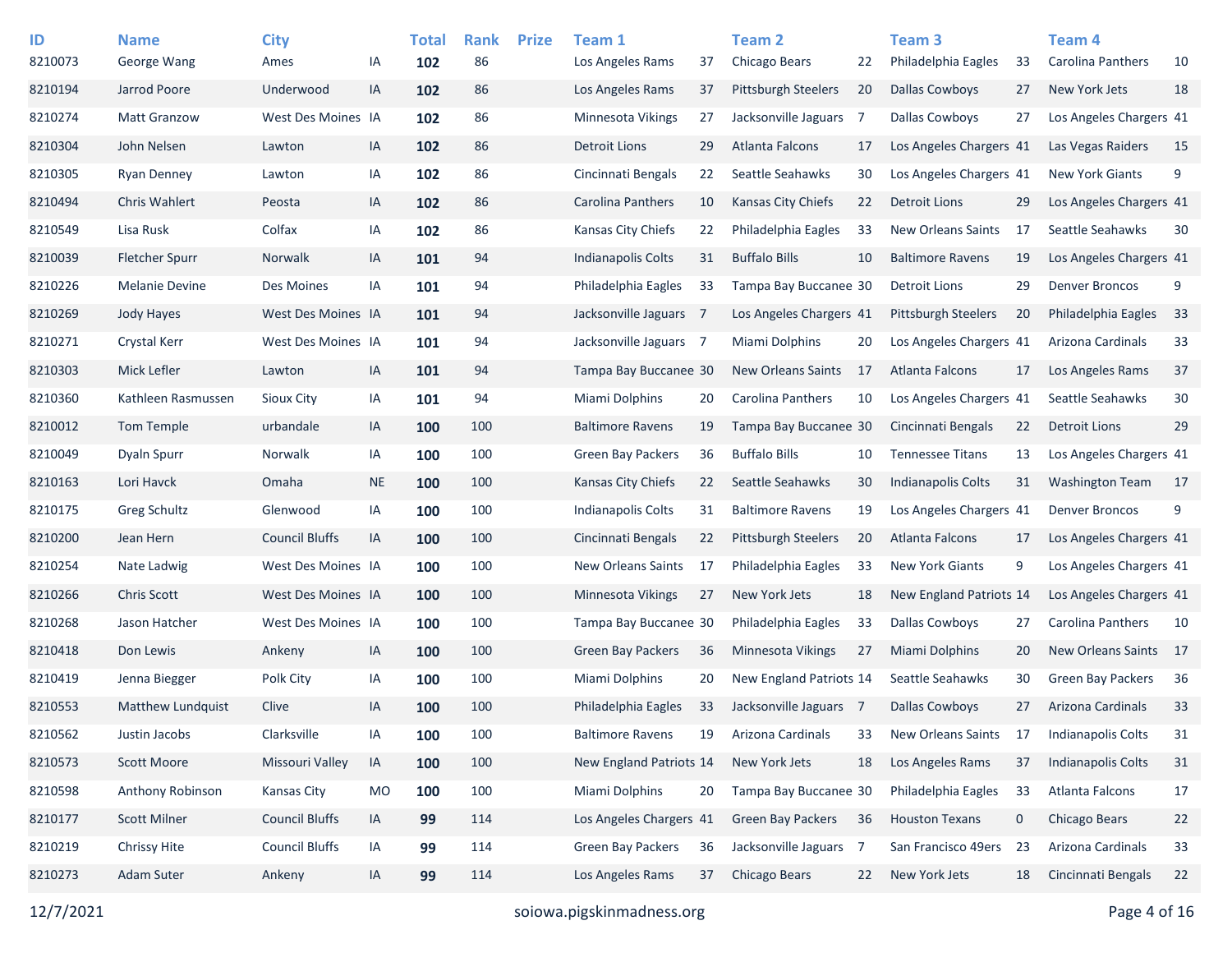| ID      | <b>Name</b>               | <b>City</b>           |           | <b>Total</b> | <b>Rank</b> | <b>Prize</b> | Team 1                    |     | <b>Team 2</b>              |             | Team 3                     |     | Team 4                   |      |
|---------|---------------------------|-----------------------|-----------|--------------|-------------|--------------|---------------------------|-----|----------------------------|-------------|----------------------------|-----|--------------------------|------|
| 8210335 | Judi Eyles                | Ames                  | IA        | 99           | 114         |              | Los Angeles Rams          | 37  | <b>Cleveland Browns</b>    | 10          | Tampa Bay Buccanee 30      |     | Cincinnati Bengals       | 22   |
| 8210354 | <b>Bob Hall</b>           | Shell Lake            | WI        | 99           | 114         |              | <b>Dallas Cowboys</b>     | 27  | Seattle Seahawks           | 30          | Miami Dolphins             | 20  | <b>Chicago Bears</b>     | 22   |
| 8210577 | Darrell Conder            | Des Moines            | IA        | 99           | 114         |              | San Francisco 49ers       | -23 | Seattle Seahawks           | 30          | <b>Cleveland Browns</b>    | 10  | Green Bay Packers        | 36   |
| 8210592 | Lori Kaup                 | <b>Boone</b>          | IA        | 99           | 114         |              | Cincinnati Bengals        | 22  | <b>Baltimore Ravens</b>    | 19          | <b>Green Bay Packers</b>   | 36  | <b>Chicago Bears</b>     | 22   |
| 8210608 | Jen Sheehan               | Clarion               | IA        | 99           | 114         |              | New England Patriots 14   |     | <b>New Orleans Saints</b>  | 17          | Los Angeles Chargers 41    |     | <b>Minnesota Vikings</b> | 27   |
| 8210034 | <b>Charles Lee</b>        | Youngsville           | <b>NC</b> | 98           | 122         |              | Seattle Seahawks          | 30  | Las Vegas Raiders          | 15          | <b>Pittsburgh Steelers</b> | 20  | Philadelphia Eagles      | 33   |
| 8210077 | Jessica Arneson           | Ames                  | IA        | 98           | 122         |              | <b>Carolina Panthers</b>  | 10  | Chicago Bears              | 22          | Los Angeles Rams           | 37  | <b>Detroit Lions</b>     | 29   |
| 8210167 | Jack Goltl                | <b>Council Bluffs</b> | IA        | 98           | 122         |              | Tampa Bay Buccanee 30     |     | <b>Washington Team</b>     | 17          | <b>Indianapolis Colts</b>  | 31  | Pittsburgh Steelers      | 20   |
| 8210237 | J. Jacquin                | Bondurant             | IA        | 98           | 122         |              | <b>Detroit Lions</b>      | 29  | Chicago Bears              | 22          | Minnesota Vikings          | 27  | Miami Dolphins           | 20   |
| 8210412 | Jac Doran                 | Fort Dodge            | IA        | 98           | 122         |              | Tampa Bay Buccanee 30     |     | Kansas City Chiefs         | 22          | <b>Dallas Cowboys</b>      | 27  | <b>Baltimore Ravens</b>  | 19   |
| 8210442 | <b>Curtis Hollebrands</b> | Clive                 | IA        | 98           | 122         |              | Los Angeles Chargers 41   |     | New York Jets              | 18          | <b>New Orleans Saints</b>  | -17 | Kansas City Chiefs       | 22   |
| 8210574 | Keith Soffa               | Adel                  | IA        | 98           | 122         |              | Seattle Seahawks          | 30  | Cincinnati Bengals         | 22          | <b>Green Bay Packers</b>   | 36  | Carolina Panthers        | 10   |
| 8210104 | <b>Ethan Riley</b>        | Sioux City            | IA        | 97           | 129         |              | <b>Indianapolis Colts</b> | 31  | <b>Detroit Lions</b>       | 29          | Minnesota Vikings          | 27  | <b>Buffalo Bills</b>     | 10   |
| 8210105 | Carrie Larson             | IA                    | IA        | 97           | 129         |              | <b>Indianapolis Colts</b> | 31  | <b>Houston Texans</b>      | $\mathbf 0$ | Tampa Bay Buccanee 30      |     | Green Bay Packers        | 36   |
| 8210307 | Jeffrey Demetri           | Hinton                | IA        | 97           | 129         |              | Arizona Cardinals         | 33  | <b>New York Giants</b>     | 9           | Los Angeles Chargers 41    |     | New England Patriots 14  |      |
| 8210317 | <b>Chris Thomas</b>       | Sioux City            | IA        | 97           | 129         |              | Arizona Cardinals         | 33  | Chicago Bears              | 22          | <b>Tennessee Titans</b>    | 13  | <b>Detroit Lions</b>     | 29   |
| 8210320 | <b>Brian Clausen</b>      | <b>Sioux Clty</b>     | IA        | 97           | 129         |              | Pittsburgh Steelers       | 20  | <b>Indianapolis Colts</b>  | 31          | <b>Tennessee Titans</b>    | 13  | Philadelphia Eagles      | 33   |
| 8210510 | Liane Long                | Avoca                 | IA        | 97           | 129         |              | <b>New Orleans Saints</b> | 17  | <b>Kansas City Chiefs</b>  | 22          | Cincinnati Bengals         | 22  | <b>Green Bay Packers</b> | - 36 |
| 8210556 | Denise Kleen              | Pocahontas            | IA        | 97           | 129         |              | Pittsburgh Steelers       | 20  | Miami Dolphins             | 20          | Seattle Seahawks           | 30  | <b>Minnesota Vikings</b> | 27   |
| 8210559 | <b>Chris Simmons</b>      | Fort Dodge            | IA        | 97           | 129         |              | San Francisco 49ers       | -23 | <b>Washington Team</b>     | 17          | Tampa Bay Buccanee 30      |     | <b>Minnesota Vikings</b> | 27   |
| 8210182 | Andrew Simonsen           | Underwood             | IA        | 96           | 137         |              | Tampa Bay Buccanee 30     |     | <b>Dallas Cowboys</b>      | 27          | Detroit Lions              | 29  | <b>Buffalo Bills</b>     | 10   |
| 8210213 | <b>Brandon Diederick</b>  | <b>Council Bluffs</b> | IA        | 96           | 137         |              | <b>Tennessee Titans</b>   | 13  | <b>Pittsburgh Steelers</b> | 20          | Tampa Bay Buccanee 30      |     | Arizona Cardinals        | 33   |
| 8210223 | James Grimes              | Altoona               | IA        | 96           | 137         |              | <b>Detroit Lions</b>      | 29  | New Orleans Saints         | 17          | Tampa Bay Buccanee 30      |     | Miami Dolphins           | 20   |
| 8210225 | James Grimes              | Altoona               | IA        | 96           | 137         |              | Las Vegas Raiders         | 15  | <b>Kansas City Chiefs</b>  | 22          | San Francisco 49ers 23     |     | <b>Green Bay Packers</b> | 36   |
| 8210287 | Elizabeth Morse           | Ames                  | IA        | 96           | 137         |              | Arizona Cardinals         | 33  | <b>Green Bay Packers</b>   | 36          | Atlanta Falcons            | 17  | <b>Cleveland Browns</b>  | 10   |
| 8210542 | Steven Cole               | Altoona               | IA        | 96           | 137         |              | Las Vegas Raiders         | 15  | Chicago Bears              | 22          | San Francisco 49ers        | 23  | <b>Green Bay Packers</b> | 36   |
| 8210569 | Jean Wulf                 | Davenport             | IA        | 96           | 137         |              | <b>Tennessee Titans</b>   | 13  | Green Bay Packers          | 36          | <b>Washington Team</b>     | 17  | Tampa Bay Buccanee 30    |      |
| 8210075 | Alex Vershaw              | Ames                  | IA        | 95           | 144         |              | <b>Washington Team</b>    | 17  | Los Angeles Chargers 41    |             | <b>Dallas Cowboys</b>      | 27  | <b>Cleveland Browns</b>  | 10   |
| 8210116 | <b>Brent Eickholt</b>     | Sioux City            | IA        | 95           | 144         |              | Green Bay Packers         | 36  | Kansas City Chiefs         | 22          | Los Angeles Rams           | 37  | <b>Houston Texans</b>    | 0    |
| 8210118 | Jeana Davis               | Sioux City            | <b>NE</b> | 95           | 144         |              | New York Jets             | 18  | Los Angeles Rams           | 37          | <b>Buffalo Bills</b>       | 10  | Seattle Seahawks         | 30   |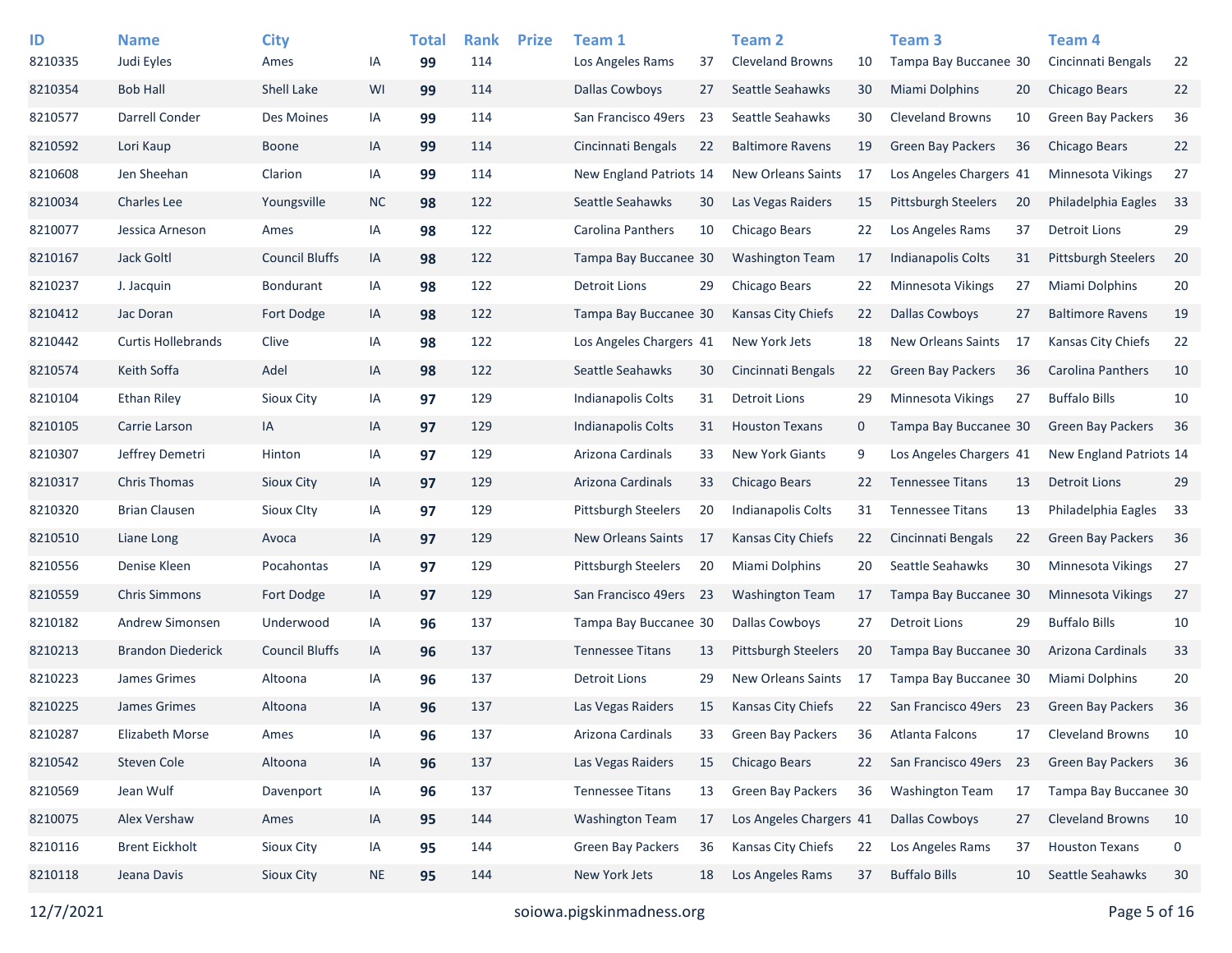| ID<br>8210135 | <b>Name</b><br><b>Sharane Brown</b> | <b>City</b><br>Des Moines | IA        | <b>Total</b><br>95 | <b>Rank</b><br>144 | <b>Prize</b> | Team 1<br>Green Bay Packers | 36 | Team 2<br>Arizona Cardinals | 33  | Team 3<br><b>Denver Broncos</b> | 9  | Team 4<br>Atlanta Falcons | 17 |
|---------------|-------------------------------------|---------------------------|-----------|--------------------|--------------------|--------------|-----------------------------|----|-----------------------------|-----|---------------------------------|----|---------------------------|----|
| 8210462       | John Oler                           | <b>ANKENY</b>             | IA        | 95                 | 144                |              | Los Angeles Chargers 41     |    | New Orleans Saints          | -17 | Chicago Bears                   | 22 | Las Vegas Raiders         | 15 |
| 8210497       | <b>Chris Wahlert</b>                | Peosta                    | IA        | 95                 | 144                |              | <b>New Orleans Saints</b>   | 17 | Los Angeles Chargers 41     |     | <b>Pittsburgh Steelers</b>      | 20 | <b>Washington Team</b>    | 17 |
| 8210534       | <b>Gregory Weinschenk</b>           | Urbandale                 | IA        | 95                 | 144                |              | <b>Cleveland Browns</b>     | 10 | <b>Dallas Cowboys</b>       | 27  | Kansas City Chiefs              | 22 | <b>Green Bay Packers</b>  | 36 |
| 8210543       | <b>Elizabeth Beck</b>               | Ames                      | IA        | 95                 | 144                |              | New England Patriots 14     |    | Arizona Cardinals           | 33  | Tampa Bay Buccanee 30           |    | New York Jets             | 18 |
| 8210545       | Joseph Owens                        | Altoona                   | IA        | 95                 | 144                |              | <b>Minnesota Vikings</b>    | 27 | <b>Washington Team</b>      | 17  | Cincinnati Bengals              | 22 | <b>Detroit Lions</b>      | 29 |
| 8210153       | <b>Kevin Graslewicz</b>             | Omaha                     | <b>NE</b> | 94                 | 153                |              | Detroit Lions               | 29 | Miami Dolphins              | 20  | <b>Green Bay Packers</b>        | 36 | <b>New York Giants</b>    | 9  |
| 8210161       | John Seaman                         | Omaha                     | <b>NE</b> | 94                 | 153                |              | Seattle Seahawks            | 30 | Las Vegas Raiders           | 15  | <b>Green Bay Packers</b>        | 36 | <b>Tennessee Titans</b>   | 13 |
| 8210252       | Craig Weatherall                    | West Des Moines IA        |           | 94                 | 153                |              | Cincinnati Bengals          | 22 | Tampa Bay Buccanee 30       |     | <b>Pittsburgh Steelers</b>      | 20 | Kansas City Chiefs        | 22 |
| 8210255       | <b>Mason Mumm</b>                   | West Des Moines IA        |           | 94                 | 153                |              | Atlanta Falcons             | 17 | New England Patriots 14     |     | Arizona Cardinals               | 33 | Seattle Seahawks          | 30 |
| 8210301       | Jay Hoogendyk                       | Sioux City                | IA        | 94                 | 153                |              | <b>Miami Dolphins</b>       | 20 | <b>Dallas Cowboys</b>       | 27  | Atlanta Falcons                 | 17 | Seattle Seahawks          | 30 |
| 8210306       | Andrew Dutler                       | Sioux City                | IA        | 94                 | 153                |              | Philadelphia Eagles         | 33 | <b>Cleveland Browns</b>     | 10  | <b>Detroit Lions</b>            | 29 | Cincinnati Bengals        | 22 |
| 8210444       | Tammi Vail                          | Rockford                  | IL.       |                    | 153                |              | Las Vegas Raiders           | 15 | New England Patriots 14     |     | <b>Green Bay Packers</b>        | 36 | <b>Detroit Lions</b>      | 29 |
| 8210468       | <b>Phillip Strekal</b>              |                           |           | 94                 |                    |              |                             |    |                             |     |                                 |    |                           |    |
|               |                                     | Albany                    | OH        | 94                 | 153                |              | Los Angeles Rams            | 37 | <b>Buffalo Bills</b>        | 10  | <b>Detroit Lions</b>            | 29 | New York Jets             | 18 |
| 8210588       | Glenda Cogley                       | Grimes                    | IA        | 94                 | 153                |              | <b>Tennessee Titans</b>     | 13 | <b>Dallas Cowboys</b>       | 27  | New York Jets                   | 18 | <b>Green Bay Packers</b>  | 36 |
| 8210406       | Stephanie Campbell                  | <b>Chagrin Falls</b>      | OН        | 93                 | 162                |              | <b>Baltimore Ravens</b>     | 19 | Seattle Seahawks            | 30  | Cincinnati Bengals              | 22 | <b>Kansas City Chiefs</b> | 22 |
| 8210519       | Heidi Komes                         | <b>Union Center</b>       | IA        | 93                 | 162                |              | Seattle Seahawks            | 30 | New England Patriots 14     |     | Miami Dolphins                  | 20 | <b>Detroit Lions</b>      | 29 |
| 8210046       | <b>Greg Staples</b>                 | Norwalk                   | IA        | 92                 | 164                |              | Chicago Bears               | 22 | <b>Kansas City Chiefs</b>   | 22  | Arizona Cardinals               | 33 | Las Vegas Raiders         | 15 |
| 8210127       | Joel Lagunas                        | <b>Grand Prairie</b>      | TX        | 92                 | 164                |              | Chicago Bears               | 22 | <b>Houston Texans</b>       | 0   | Los Angeles Rams                | 37 | Arizona Cardinals         | 33 |
| 8210341       | Jason Bares                         | <b>Sturgis</b>            | <b>SD</b> | 92                 | 164                |              | Carolina Panthers           | 10 | Philadelphia Eagles         | 33  | <b>Detroit Lions</b>            | 29 | Miami Dolphins            | 20 |
| 8210169       | Ken Goltl                           | <b>Council Bluffs</b>     | IA        | 91                 | 167                |              | <b>Tennessee Titans</b>     | 13 | Kansas City Chiefs          | 22  | <b>Dallas Cowboys</b>           | 27 | <b>Detroit Lions</b>      | 29 |
| 8210417       | Linda Peterson                      | Ames                      | IA        | 91                 | 167                |              | Carolina Panthers           | 10 | Los Angeles Chargers 41     |     | Cleveland Browns                | 10 | Tampa Bay Buccanee 30     |    |
| 8210426       | <b>Timothy Lynch</b>                | <b>JOHNSTON</b>           | IA        | 91                 | 167                |              | Philadelphia Eagles         | 33 | Arizona Cardinals           | 33  | Las Vegas Raiders               | 15 | <b>Carolina Panthers</b>  | 10 |
| 8210501       | <b>Cher Towey</b>                   | Waukee                    | IA        | 91                 | 167                |              | Arizona Cardinals           | 33 | <b>Carolina Panthers</b>    | 10  | Los Angeles Chargers 41         |    | Jacksonville Jaguars 7    |    |
| 8210079       | Deb Arneson                         | Ames                      | IA        | 90                 | 171                |              | New England Patriots 14     |    | <b>Green Bay Packers</b>    | 36  | Seattle Seahawks                | 30 | <b>Carolina Panthers</b>  | 10 |
| 8210111       | Anthony Fitch                       | Sioux City                | IA        | 90                 | 171                |              | San Francisco 49ers 23      |    | Los Angeles Chargers 41     |     | Atlanta Falcons                 | 17 | <b>Denver Broncos</b>     | 9  |
| 8210340       | Donna Bares                         | <b>Sturgis</b>            | SD        | 90                 | 171                |              | Minnesota Vikings           | 27 | Philadelphia Eagles         | 33  | <b>Houston Texans</b>           | 0  | Seattle Seahawks          | 30 |
| 8210430       | Paul Barnett                        | Higginson                 | AR        | 90                 | 171                |              | Chicago Bears               | 22 | <b>Houston Texans</b>       | 0   | Minnesota Vikings               | 27 | Los Angeles Chargers 41   |    |
| 8210459       | Amanda Sipple                       | Omaha                     | <b>NE</b> | 90                 | 171                |              | Indianapolis Colts          | 31 | <b>Washington Team</b>      | 17  | Miami Dolphins                  | 20 | Cincinnati Bengals        | 22 |
| 8210463       | John Oler                           | <b>ANKENY</b>             | IA        | 90                 | 171                |              | New England Patriots 14     |    | Philadelphia Eagles         | 33  | Arizona Cardinals               | 33 | <b>Buffalo Bills</b>      | 10 |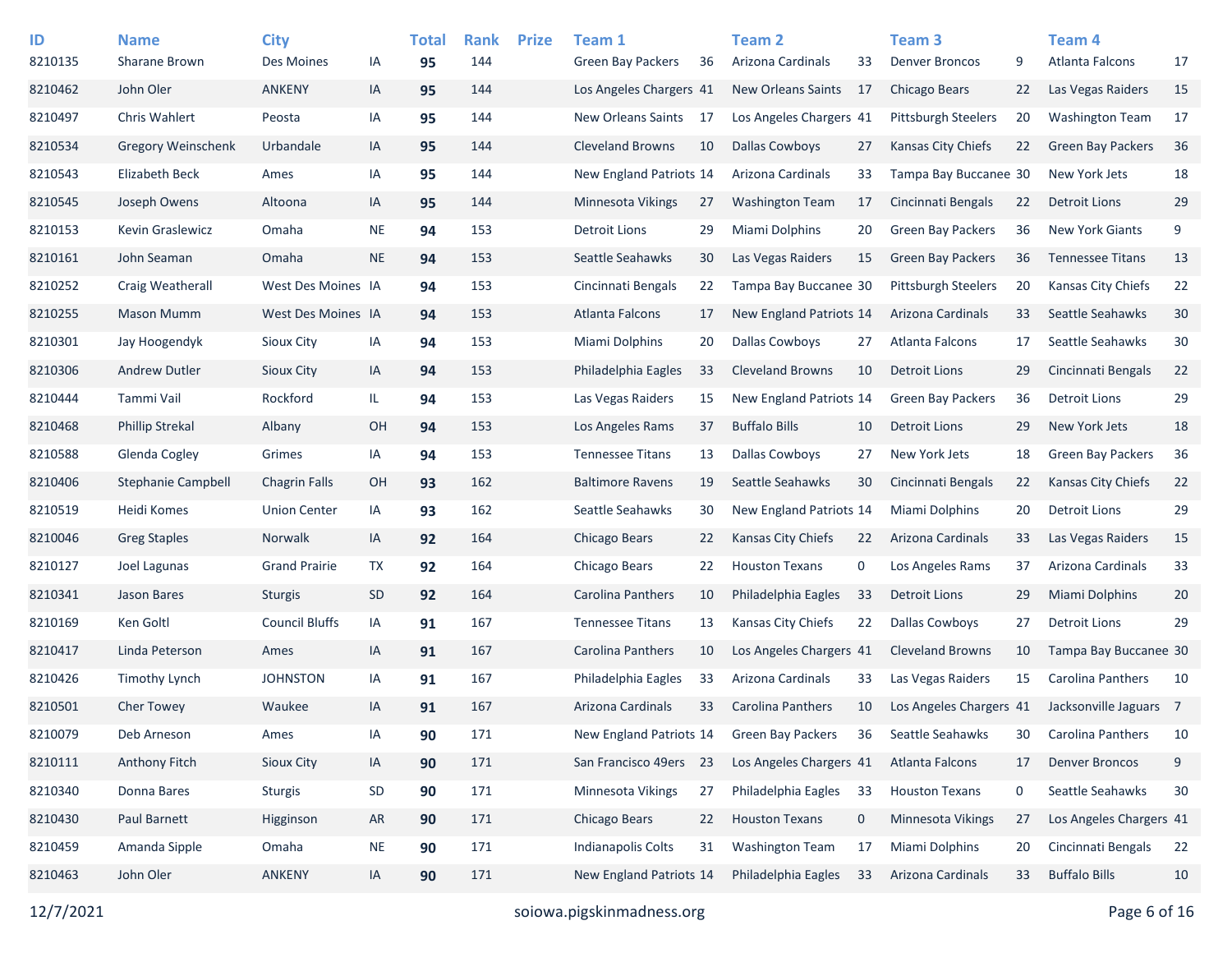| ID      | <b>Name</b>            | <b>City</b>           |    | <b>Total</b> | <b>Rank</b> | <b>Prize</b> | Team 1                   |    | <b>Team 2</b>              |     | Team <sub>3</sub>          |    | Team 4                     |    |
|---------|------------------------|-----------------------|----|--------------|-------------|--------------|--------------------------|----|----------------------------|-----|----------------------------|----|----------------------------|----|
| 8210489 | <b>Bob Shoultz</b>     | Sioux City            | IA | 90           | 171         |              | Atlanta Falcons          | 17 | Tampa Bay Buccanee 30      |     | Philadelphia Eagles        | 33 | Carolina Panthers          | 10 |
| 8210511 | Liane Long             | Avoca                 | IA | 90           | 171         |              | Tampa Bay Buccanee 30    |    | Denver Broncos             | 9   | New England Patriots 14    |    | Los Angeles Rams           | 37 |
| 8210514 | <b>Freddie Deeds</b>   | Williamsburg          | IA | 90           | 171         |              | Indianapolis Colts       | 31 | <b>Cleveland Browns</b>    | 10  | Chicago Bears              | 22 | Minnesota Vikings          | 27 |
| 8210571 | <b>Scott Moore</b>     | Missouri Valley       | IA | 90           | 171         |              | Arizona Cardinals        | 33 | <b>Washington Team</b>     | 17  | <b>Carolina Panthers</b>   | 10 | Seattle Seahawks           | 30 |
| 8210091 | Shari Berends          | Roland                | IA | 89           | 181         |              | Tampa Bay Buccanee 30    |    | New York Jets              | 18  | <b>Houston Texans</b>      | 0  | Los Angeles Chargers 41    |    |
| 8210100 | Mike Burke             | <b>Sioux City</b>     | IA | 89           | 181         |              | San Francisco 49ers      | 23 | <b>Washington Team</b>     | 17  | <b>Tennessee Titans</b>    | 13 | <b>Green Bay Packers</b>   | 36 |
| 8210133 | Norm Coates            | Moultonborough        | ΝH | 89           | 181         |              | <b>Detroit Lions</b>     | 29 | New England Patriots 14    |     | <b>Dallas Cowboys</b>      | 27 | <b>Baltimore Ravens</b>    | 19 |
| 8210144 | Kyle Brown             | Des Moines            | IA | 89           | 181         |              | Seattle Seahawks         | 30 | Minnesota Vikings          | 27  | <b>Cleveland Browns</b>    | 10 | <b>Kansas City Chiefs</b>  | 22 |
| 8210216 | <b>Chad Meyers</b>     | Pacific Jet           | IA | 89           | 181         |              | Minnesota Vikings        | 27 | <b>Carolina Panthers</b>   | 10  | Cincinnati Bengals         | 22 | Tampa Bay Buccanee 30      |    |
| 8210231 | <b>Bob Burnett</b>     | Norwalk               | IA | 89           | 181         |              | Philadelphia Eagles      | 33 | Detroit Lions              | 29  | <b>Houston Texans</b>      | 0  | Minnesota Vikings          | 27 |
| 8210275 | <b>Blake Leonard</b>   | Stuart                | IA | 89           | 181         |              | Kansas City Chiefs       | 22 | <b>Cleveland Browns</b>    | 10  | Seattle Seahawks           | 30 | <b>Minnesota Vikings</b>   | 27 |
| 8210432 | John Santone           | Painesville           | OH | 89           | 181         |              | <b>Washington Team</b>   | 17 | Detroit Lions              | 29  | Seattle Seahawks           | 30 | <b>Tennessee Titans</b>    | 13 |
| 8210434 | <b>Benjmin Lacey</b>   | Ankeny                | IA | 89           | 181         |              | Cincinnati Bengals       | 22 | <b>Tennessee Titans</b>    | 13  | <b>Green Bay Packers</b>   | 36 | New York Jets              | 18 |
| 8210467 | <b>Phillip Strekal</b> | Albany                | OH | 89           | 181         |              | Philadelphia Eagles      | 33 | <b>Minnesota Vikings</b>   | 27  | Jacksonville Jaguars 7     |    | Kansas City Chiefs         | 22 |
| 8210546 | Joseph Owens           | Altoona               | IA | 89           | 181         |              | <b>Tennessee Titans</b>  | 13 | <b>Baltimore Ravens</b>    | 19  | Tampa Bay Buccanee 30      |    | <b>Dallas Cowboys</b>      | 27 |
| 8210547 | Christopher Fisher     | Des Moines            | IA | 89           | 181         |              | <b>Dallas Cowboys</b>    | 27 | Atlanta Falcons            | 17  | Indianapolis Colts         | 31 | New England Patriots 14    |    |
| 8210603 | Lynn Snyder            | Coralville            | IA | 89           | 181         |              | New Orleans Saints       | 17 | <b>Pittsburgh Steelers</b> | 20  | Kansas City Chiefs         | 22 | Seattle Seahawks           | 30 |
| 8210172 | Jeremy Wood            | <b>Council Bluffs</b> | IA | 88           | 194         |              | Jacksonville Jaguars 7   |    | <b>Tennessee Titans</b>    | 13  | Indianapolis Colts         | 31 | Los Angeles Rams           | 37 |
| 8210289 | <b>Mark Miller</b>     | Ames                  | IA | 88           | 194         |              | Miami Dolphins           | 20 | Jacksonville Jaguars       | - 7 | <b>Pittsburgh Steelers</b> | 20 | Los Angeles Chargers 41    |    |
| 8210314 | <b>Eric Carlson</b>    | Sgt. Bluffs           | IA | 88           | 194         |              | Chicago Bears            | 22 | <b>Dallas Cowboys</b>      | 27  | Miami Dolphins             | 20 | <b>Baltimore Ravens</b>    | 19 |
| 8210466 | <b>Phillip Strekal</b> | Albany                | OH | 88           | 194         |              | <b>Green Bay Packers</b> | 36 | Miami Dolphins             | 20  | Atlanta Falcons            | 17 | Las Vegas Raiders          | 15 |
| 8210495 | <b>Chris Wahlert</b>   | Peosta                | IA | 88           | 194         |              | <b>Cleveland Browns</b>  | 10 | Los Angeles Chargers 41    |     | <b>Washington Team</b>     | 17 | <b>Pittsburgh Steelers</b> | 20 |
| 8210496 | <b>Chris Wahlert</b>   | Peosta                | IA | 88           | 194         |              | Los Angeles Chargers 41  |    | San Francisco 49ers 23     |     | <b>Cleveland Browns</b>    | 10 | New England Patriots 14    |    |
| 8210565 | Holly Pickett          | Ankeny                | IA | 88           | 194         |              | Philadelphia Eagles      | 33 | Minnesota Vikings          | 27  | <b>New York Giants</b>     | 9  | <b>Baltimore Ravens</b>    | 19 |
| 8210567 | Lisa Schumacher        | Cedar Rapids          | IA | 88           | 194         |              | Tampa Bay Buccanee 30    |    | Atlanta Falcons            | 17  | Kansas City Chiefs         | 22 | <b>Baltimore Ravens</b>    | 19 |
| 8210071 | Laura Lee              | Kelley                | IA | 87           | 202         |              | Pittsburgh Steelers      | 20 | <b>Detroit Lions</b>       | 29  | San Francisco 49ers        | 23 | Las Vegas Raiders          | 15 |
| 8210195 | Rocky Rothmock         |                       |    | 87           | 202         |              | New Orleans Saints       | 17 | Miami Dolphins             | 20  | Minnesota Vikings          | 27 | San Francisco 49ers 23     |    |
| 8210337 | Judi Eyles             | Ames                  | IA | 87           | 202         |              | <b>Miami Dolphins</b>    | 20 | Tampa Bay Buccanee 30      |     | <b>Pittsburgh Steelers</b> | 20 | Atlanta Falcons            | 17 |
| 8210350 | <b>Terry Knapp</b>     | Harlan                | IA | 87           | 202         |              | <b>Carolina Panthers</b> | 10 | Kansas City Chiefs         | 22  | Arizona Cardinals          | 33 | Cincinnati Bengals         | 22 |
| 8210420 | Royal McClannahan      | Modale                | IA | 87           | 202         |              | Atlanta Falcons          | 17 | Pittsburgh Steelers        | 20  | Green Bay Packers          | 36 | New England Patriots 14    |    |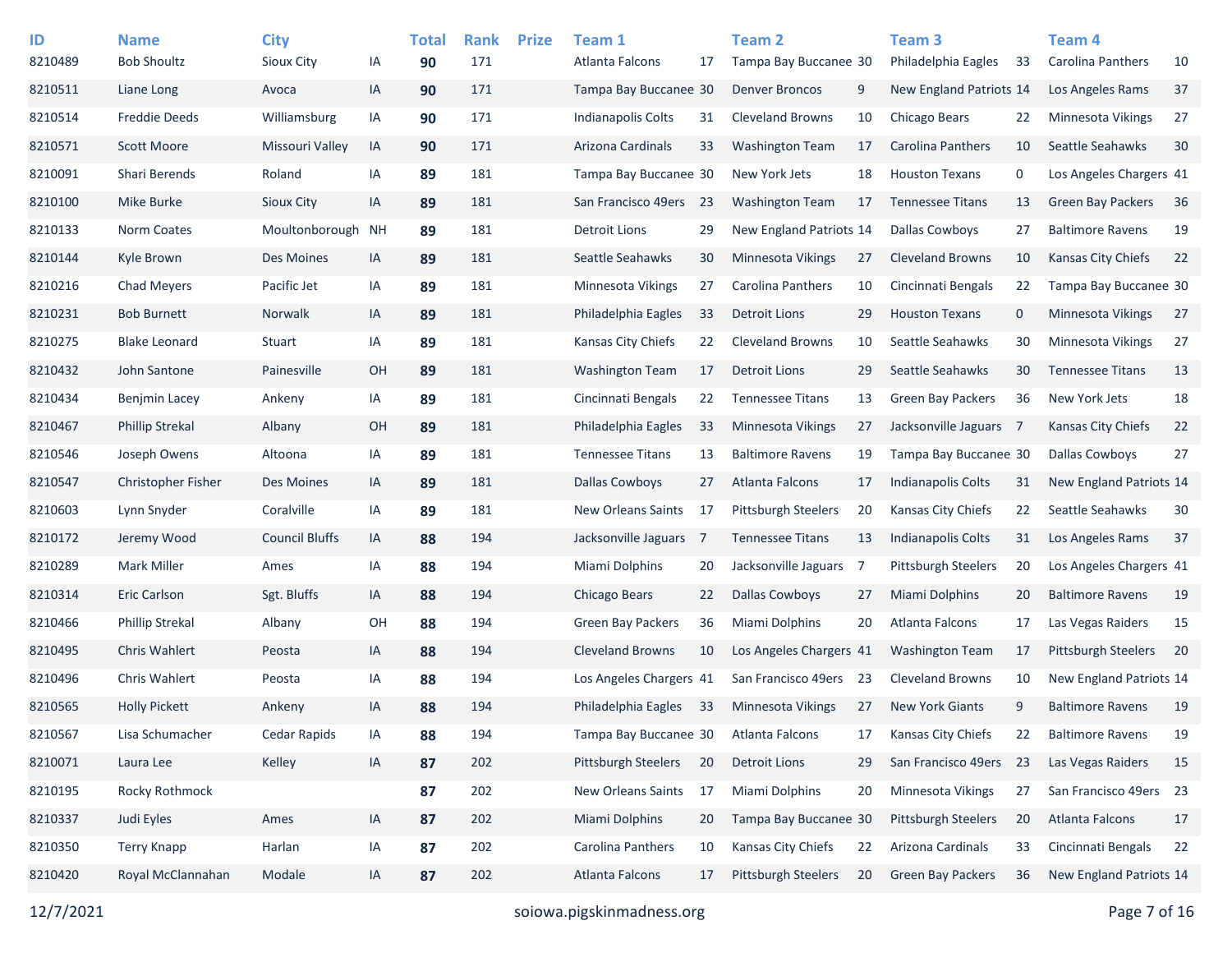| ID<br>8210493 | <b>Name</b><br>Chris Wahlert | <b>City</b><br>Peosta | ΙA        | <b>Total</b><br>87 | <b>Rank</b><br>202 | <b>Prize</b> | Team 1<br>Las Vegas Raiders | 15             | <b>Team 2</b><br>New England Patriots 14 |    | Team 3<br><b>Green Bay Packers</b> | 36          | Team 4<br>Chicago Bears   | 22     |
|---------------|------------------------------|-----------------------|-----------|--------------------|--------------------|--------------|-----------------------------|----------------|------------------------------------------|----|------------------------------------|-------------|---------------------------|--------|
| 8210507       | David Canty                  | Sperry                | IA        | 87                 | 202                |              | Las Vegas Raiders           | 15             | Seattle Seahawks                         | 30 | <b>Pittsburgh Steelers</b>         | 20          | <b>Chicago Bears</b>      | 22     |
| 8210524       | Jason Jones                  | Epworth               | IA        | 87                 | 202                |              | Las Vegas Raiders           | 15             | Cincinnati Bengals                       | 22 | <b>Green Bay Packers</b>           | 36          | New England Patriots 14   |        |
| 8210551       | <b>Matthew Lundquist</b>     | Clive                 | IA        | 87                 | 202                |              | <b>New York Giants</b>      | 9              | <b>Pittsburgh Steelers</b>               | 20 | <b>Minnesota Vikings</b>           | 27          | <b>Indianapolis Colts</b> | 31     |
| 8210580       | Reinhard Boeschen            | Waterloo              | IA        | 87                 | 202                |              | Seattle Seahawks            | 30             | <b>Tennessee Titans</b>                  | 13 | <b>Washington Team</b>             | 17          | Minnesota Vikings         | 27     |
| 8210594       | <b>Richard Fitch</b>         | Ames                  | IA        | 87                 | 202                |              | <b>Baltimore Ravens</b>     | 19             | <b>Kansas City Chiefs</b>                | 22 | <b>Detroit Lions</b>               | 29          | <b>Washington Team</b>    | 17     |
| 8210013       | Michael Moore                | West Des Moines IA    |           | 86                 | 213                |              | Seattle Seahawks            | 30             | <b>Buffalo Bills</b>                     | 10 | <b>New York Giants</b>             | 9           | Los Angeles Rams          | 37     |
| 8210018       | Andy Grovo                   | Waukee                | IA        | 86                 | 213                |              | New England Patriots 14     |                | <b>Green Bay Packers</b>                 | 36 | <b>New York Giants</b>             | 9           | Minnesota Vikings         | 27     |
| 8210078       | Melissa Cruise               | Ames                  | IA        | 86                 | 213                |              | Detroit Lions               | 29             | <b>Washington Team</b>                   | 17 | Arizona Cardinals                  | 33          | Jacksonville Jaguars 7    |        |
| 8210263       | Chris Morgan                 | West Des Moines IA    |           | 86                 | 213                |              | San Francisco 49ers         | -23            | <b>Pittsburgh Steelers</b>               | 20 | <b>Tennessee Titans</b>            | 13          | Tampa Bay Buccanee 30     |        |
| 8210272       | Jon Kaufman                  | West Des Moines IA    |           | 86                 | 213                |              | Dallas Cowboys              | 27             | Cincinnati Bengals                       | 22 | Las Vegas Raiders                  | 15          | Kansas City Chiefs        | 22     |
| 8210302       | Marc Hein                    | Sioux City            | IA        | 86                 | 213                |              | <b>Buffalo Bills</b>        | 10             | <b>Green Bay Packers</b>                 | 36 | Jacksonville Jaguars               | - 7         | Arizona Cardinals         | 33     |
| 8210461       | Gina McDonough               | Eddyville             | IA        | 86                 | 213                |              | Los Angeles Rams            | 37             | <b>Houston Texans</b>                    | 0  | Seattle Seahawks                   | 30          | <b>Baltimore Ravens</b>   | 19     |
| 8210487       | Ashley Jackson               | <b>Webster City</b>   | IA        | 86                 | 213                |              | <b>Detroit Lions</b>        | 29             | <b>New Orleans Saints</b>                | 17 | <b>Tennessee Titans</b>            | 13          | <b>Minnesota Vikings</b>  | 27     |
| 8210518       | Heidi Komes                  | <b>Union Center</b>   | IA        | 86                 | 213                |              | <b>Denver Broncos</b>       | 9              | Los Angeles Rams                         | 37 | San Francisco 49ers                | 23          | <b>Washington Team</b>    | 17     |
| 8210010       | Jim Volker                   | West Des Moines IA    |           | 85                 | 222                |              | New Orleans Saints          | -17            | <b>Pittsburgh Steelers</b>               | 20 | <b>Washington Team</b>             | 17          | <b>Indianapolis Colts</b> | 31     |
| 8210015       | Jeff Eldred                  | <b>Webster Groves</b> | MO        | 85                 | 222                |              | New England Patriots 14     |                | Los Angeles Chargers 41                  |    | <b>Cleveland Browns</b>            | 10          | Miami Dolphins            | $20\,$ |
| 8210086       | Angie Vanwestan              | <b>Story City</b>     | IA        | 85                 | 222                |              | <b>New York Giants</b>      | 9              | Arizona Cardinals                        | 33 | San Francisco 49ers                | 23          | Pittsburgh Steelers       | 20     |
| 8210117       | Rheanne Hoffman              | <b>Sioux City</b>     | IA        | 85                 | 222                |              | San Francisco 49ers         | 23             | <b>Green Bay Packers</b>                 | 36 | New Orleans Saints                 | -17         | <b>New York Giants</b>    | 9      |
| 8210158       | <b>Greg Simons</b>           | Lo Vista              | <b>NE</b> | 85                 | 222                |              | Philadelphia Eagles         | -33            | Atlanta Falcons                          | 17 | New York Jets                      | 18          | <b>New Orleans Saints</b> | - 17   |
| 8210168       | Joe Goltl                    | <b>Council Bluffs</b> | IA        | 85                 | 222                |              | Chicago Bears               | 22             | <b>Washington Team</b>                   | 17 | Arizona Cardinals                  | 33          | <b>Tennessee Titans</b>   | 13     |
| 8210184       | Dorothy Kalar                | <b>Council Bluffs</b> | IA        | 85                 | 222                |              | <b>Green Bay Packers</b>    | 36             | Chicago Bears                            | 22 | <b>Houston Texans</b>              | $\mathbf 0$ | <b>Dallas Cowboys</b>     | 27     |
| 8210310       | Jim Clark                    | Sioux City            | IA        | 85                 | 222                |              | New England Patriots 14     |                | Indianapolis Colts                       | 31 | Minnesota Vikings                  | 27          | <b>Tennessee Titans</b>   | 13     |
| 8210332       | <b>Carmie Hotchkiss</b>      | <b>Sioux City</b>     | IA        | 85                 | 222                |              | <b>Houston Texans</b>       | $\mathbf 0$    | Chicago Bears                            | 22 | <b>Green Bay Packers</b>           | 36          | <b>Minnesota Vikings</b>  | 27     |
| 8210353       | <b>Carrie Heilig</b>         | Fremont               | <b>NE</b> | 85                 | 222                |              | Jacksonville Jaguars        | $\overline{7}$ | Arizona Cardinals                        | 33 | San Francisco 49ers                | 23          | Cincinnati Bengals        | 22     |
| 8210416       | Katherine Pierce             | Des Moines            | IA        | 85                 | 222                |              | Atlanta Falcons             | 17             | Philadelphia Eagles                      | 33 | <b>Miami Dolphins</b>              | 20          | Las Vegas Raiders         | 15     |
| 8210452       | James Strekal                | Lowgap                | NC        | 85                 | 222                |              | Chicago Bears               | 22             | Tampa Bay Buccanee 30                    |    | New York Jets                      | 18          | Las Vegas Raiders         | 15     |
| 8210454       | Jody Erion                   | Farley                | IA        | 85                 | 222                |              | <b>Denver Broncos</b>       | 9              | <b>Green Bay Packers</b>                 | 36 | San Francisco 49ers                | 23          | New Orleans Saints        | 17     |
| 8210455       | Jody Erion                   | Farley                | IA        | 85                 | 222                |              | Los Angeles Rams            | 37             | New York Giants                          | 9  | Kansas City Chiefs                 | 22          | Atlanta Falcons           | 17     |
| 8210515       | <b>Freddie Deeds</b>         | Williamsburg          | IA        | 85                 | 222                |              | <b>Cleveland Browns</b>     | 10             | <b>Dallas Cowboys</b>                    | 27 | Indianapolis Colts                 | 31          | New Orleans Saints 17     |        |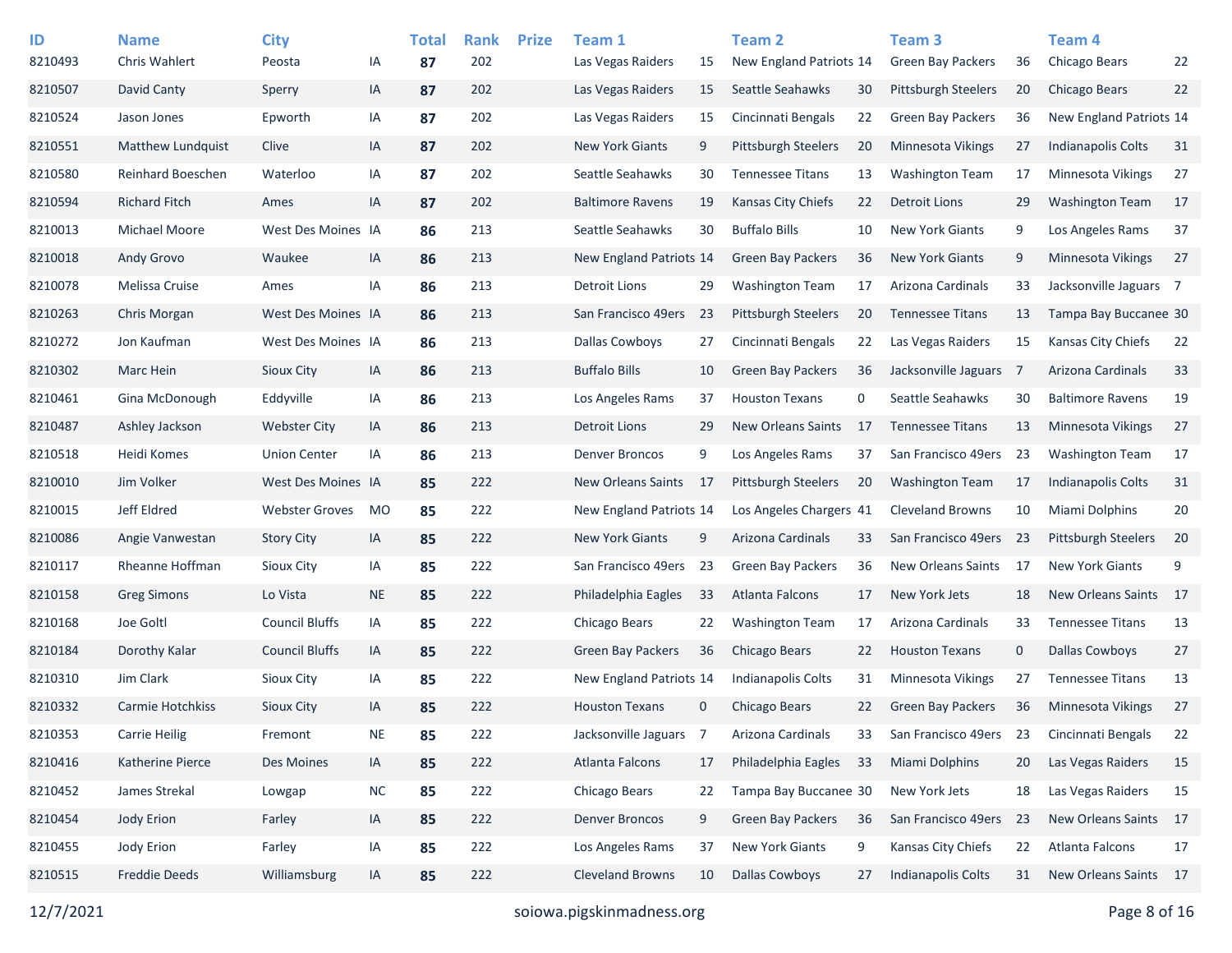| ID      | <b>Name</b>            | <b>City</b>             |           | <b>Total</b> | <b>Rank</b> | <b>Prize</b> | Team 1                    |     | <b>Team 2</b>             |     | Team <sub>3</sub>          |             | <b>Team 4</b>            |             |
|---------|------------------------|-------------------------|-----------|--------------|-------------|--------------|---------------------------|-----|---------------------------|-----|----------------------------|-------------|--------------------------|-------------|
| 8210568 | Jean Wulf              | Davenport               | IA        | 85           | 222         |              | <b>Baltimore Ravens</b>   | 19  | <b>Cleveland Browns</b>   | 10  | <b>Pittsburgh Steelers</b> | 20          | <b>Green Bay Packers</b> | 36          |
| 8210020 | Gerry Swartbough       | Norwalk                 | IA        | 84           | 238         |              | Jacksonville Jaguars      | 7   | Green Bay Packers         | 36  | Indianapolis Colts         | 31          | <b>Buffalo Bills</b>     | 10          |
| 8210028 | Paul Patterson         | <b>Norwalk</b>          | IA        | 84           | 238         |              | <b>Indianapolis Colts</b> | 31  | <b>Buffalo Bills</b>      | 10  | <b>Pittsburgh Steelers</b> | 20          | San Francisco 49ers      | 23          |
| 8210036 | <b>Charles Lee</b>     | Youngsville             | <b>NC</b> | 84           | 238         |              | San Francisco 49ers       | -23 | Indianapolis Colts        | 31  | <b>Houston Texans</b>      | $\mathbf 0$ | Seattle Seahawks         | 30          |
| 8210084 | Kurt Kruger            | Ames                    | IA        | 84           | 238         |              | Kansas City Chiefs        | 22  | <b>New Orleans Saints</b> | 17  | San Francisco 49ers        | 23          | Cincinnati Bengals       | 22          |
| 8210114 | Jeremy Stroman         | Sioux City              | IA        | 84           | 238         |              | <b>Baltimore Ravens</b>   | 19  | Chicago Bears             | 22  | <b>Carolina Panthers</b>   | 10          | Arizona Cardinals        | 33          |
| 8210138 | Dave Pellegrino        | <b>Pleasant Hill</b>    | IA        | 84           | 238         |              | Seattle Seahawks          | 30  | <b>Indianapolis Colts</b> | 31  | <b>Cleveland Browns</b>    | 10          | <b>Tennessee Titans</b>  | 13          |
| 8210319 | Jennifer Probasco      | Lawton                  | IA        | 84           | 238         |              | San Francisco 49ers       | 23  | <b>Miami Dolphins</b>     | 20  | Los Angeles Chargers 41    |             | <b>Houston Texans</b>    | $\mathbf 0$ |
| 8210479 | Alyssa Jensen          | Grimes                  | IA        | 84           | 238         |              | Kansas City Chiefs        | 22  | Chicago Bears             | 22  | Jacksonville Jaguars 7     |             | Arizona Cardinals        | 33          |
| 8210482 | <b>Terry Main</b>      | urbandale               | IA        | 84           | 238         |              | <b>Baltimore Ravens</b>   | 19  | <b>Green Bay Packers</b>  | 36  | <b>Detroit Lions</b>       | 29          | <b>Houston Texans</b>    | $\mathbf 0$ |
| 8210491 | Rebecca Rader          | Moville                 | IA        | 84           | 238         |              | Chicago Bears             | 22  | <b>New Orleans Saints</b> | 17  | <b>Indianapolis Colts</b>  | 31          | New England Patriots 14  |             |
| 8210506 | Carley Fransworth      | Des Moines              | IA        | 84           | 238         |              | <b>Washington Team</b>    | 17  | <b>Dallas Cowboys</b>     | 27  | San Francisco 49ers        | -23         | <b>Atlanta Falcons</b>   | 17          |
| 8210508 | Martin Benda           | Farley                  | IA        | 84           | 238         |              | Tampa Bay Buccanee 30     |     | Carolina Panthers         | 10  | Cincinnati Bengals         | 22          | Kansas City Chiefs       | 22          |
| 8210520 | Jason Pleggenkuhle     | Adel                    | IA        | 84           | 238         |              | New England Patriots 14   |     | <b>New Orleans Saints</b> | 17  | San Francisco 49ers        | 23          | Seattle Seahawks         | 30          |
| 8210533 | Catherine Luchte       | <b>Colorado Springs</b> | <b>CO</b> | 84           | 238         |              | Los Angeles Rams          | 37  | <b>Cleveland Browns</b>   | 10  | Kansas City Chiefs         | 22          | Las Vegas Raiders        | 15          |
| 8210578 | John Larson            | Johnston                | IA        | 84           | 238         |              | Las Vegas Raiders         | 15  | <b>Buffalo Bills</b>      | 10  | Seattle Seahawks           | 30          | <b>Detroit Lions</b>     | 29          |
| 8210583 | <b>Brady Oldag</b>     | <b>Cedar Falls</b>      | IA        | 84           | 238         |              | New York Jets             | 18  | Philadelphia Eagles       | 33  | <b>Baltimore Ravens</b>    | 19          | New England Patriots 14  |             |
| 8210109 | Molly Burnside         | Sioux City              | IA        | 83           | 254         |              | Arizona Cardinals         | 33  | Miami Dolphins            | 20  | <b>Tennessee Titans</b>    | 13          | <b>Washington Team</b>   | 17          |
| 8210179 | <b>Andrew Simonsen</b> | Underwood               | IA        | 83           | 254         |              | Las Vegas Raiders         | 15  | Los Angeles Chargers 41   |     | Carolina Panthers          | 10          | New Orleans Saints 17    |             |
| 8210316 | Sean Mendlik           | Sioux City              | IA        | 83           | 254         |              | <b>New Orleans Saints</b> | 17  | Tampa Bay Buccanee 30     |     | <b>Denver Broncos</b>      | 9           | <b>Minnesota Vikings</b> | 27          |
| 8210326 | Debi Tilson            | Plattsmouth             | <b>NE</b> | 83           | 254         |              | New Orleans Saints        | 17  | Tampa Bay Buccanee 30     |     | <b>New York Giants</b>     | 9           | <b>Dallas Cowboys</b>    | 27          |
| 8210492 | Rebecca Rader          | Moville                 | IA        | 83           | 254         |              | <b>Cleveland Browns</b>   | 10  | <b>New Orleans Saints</b> | -17 | Miami Dolphins             | 20          | <b>Green Bay Packers</b> | 36          |
| 8210552 | Matthew Lundquist      | Clive                   | IA        | 83           | 254         |              | Los Angeles Rams          | 37  | Kansas City Chiefs        | 22  | <b>New York Giants</b>     | 9           | Las Vegas Raiders        | 15          |
| 8210601 | Maureen Rozen          | Robins                  | IA        | 83           | 254         |              | <b>Green Bay Packers</b>  | 36  | Los Angeles Rams          | 37  | <b>Carolina Panthers</b>   | 10          | <b>Houston Texans</b>    | $\mathbf 0$ |
| 8210074 | <b>Bryce Arneson</b>   | Ames                    | IA        | 82           | 261         |              | <b>Baltimore Ravens</b>   | 19  | Pittsburgh Steelers       | 20  | <b>Carolina Panthers</b>   | 10          | Philadelphia Eagles      | 33          |
| 8210197 | Dawn Brockman          | Carson                  | IA        | 82           | 261         |              | Kansas City Chiefs        | 22  | New York Jets             | 18  | <b>Detroit Lions</b>       | 29          | <b>Tennessee Titans</b>  | 13          |
| 8210218 | Chris Hite             | <b>Council Bluffs</b>   | IA        | 82           | 261         |              | Seattle Seahawks          | 30  | San Francisco 49ers       | -23 | Kansas City Chiefs         | 22          | Jacksonville Jaguars 7   |             |
| 8210323 | Zac Croft              | Sioux City              | IA        | 82           | 261         |              | Pittsburgh Steelers       | 20  | Kansas City Chiefs        | 22  | Carolina Panthers          | 10          | Seattle Seahawks         | 30          |
| 8210329 | Clatyon Fjerstad       | Lytton                  | IA        | 82           | 261         |              | Cleveland Browns          | 10  | Kansas City Chiefs        | 22  | New York Giants            | 9           | Los Angeles Chargers 41  |             |
| 8210422 | Royal McClannahan      | Modale                  | ΙA        | 82           | 261         |              | <b>Green Bay Packers</b>  | 36  | Detroit Lions             | 29  | <b>Houston Texans</b>      | $\mathbf 0$ | New Orleans Saints 17    |             |
|         |                        |                         |           |              |             |              |                           |     |                           |     |                            |             |                          |             |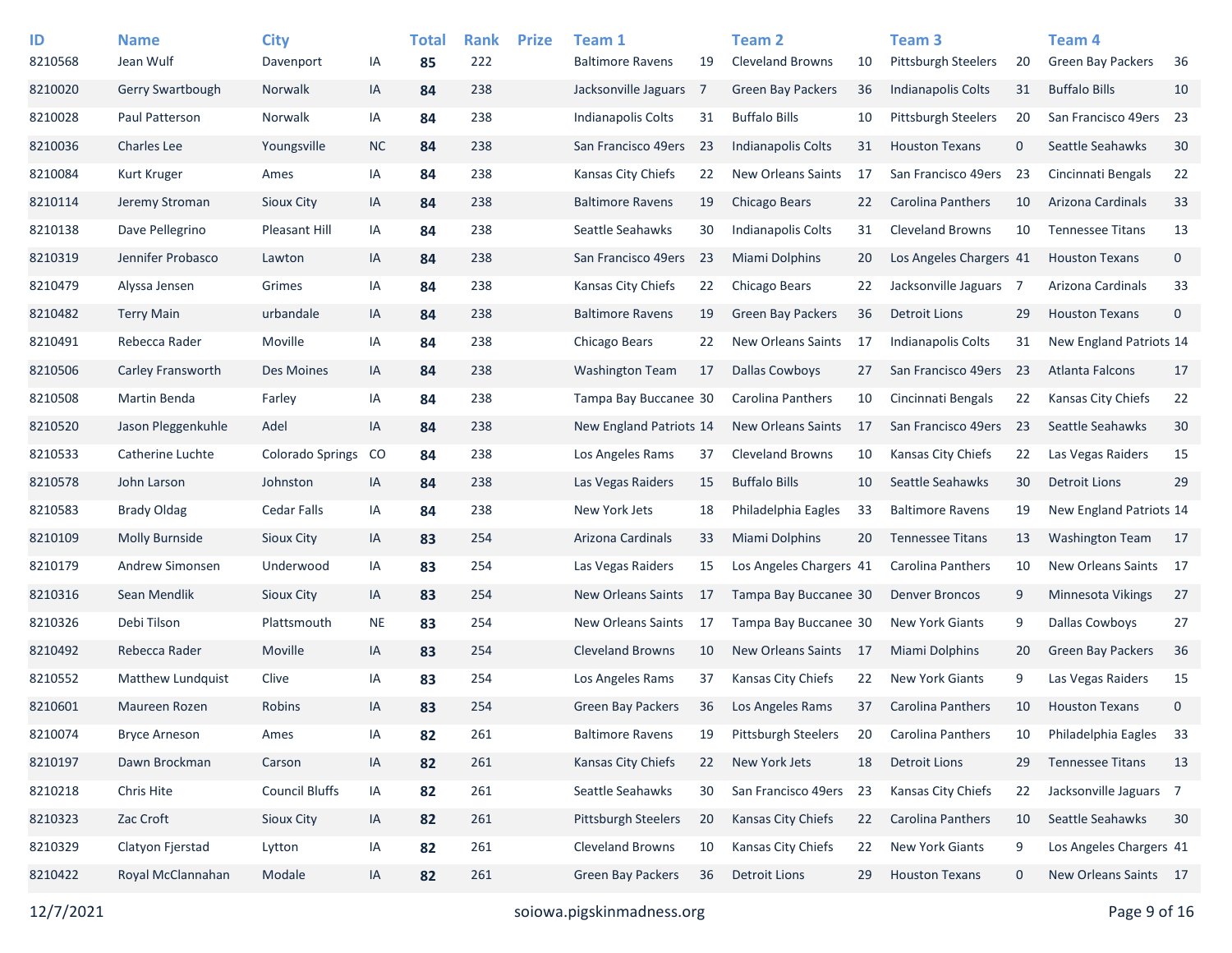| ID<br>8210148 | <b>Name</b><br>Melinda Goltl | <b>City</b><br><b>Council Bluffs</b> | IA        | <b>Total</b><br>81 | <b>Rank</b><br>267 | <b>Prize</b> | Team 1<br><b>Green Bay Packers</b> | 36          | Team 2<br><b>Tennessee Titans</b> | 13   | Team <sub>3</sub><br><b>Buffalo Bills</b> | 10             | Team 4<br>Chicago Bears   | 22 |
|---------------|------------------------------|--------------------------------------|-----------|--------------------|--------------------|--------------|------------------------------------|-------------|-----------------------------------|------|-------------------------------------------|----------------|---------------------------|----|
| 8210322       | <b>Mark Huberty</b>          | Sgt. Bluffs                          | IA        | 81                 | 267                |              | New Orleans Saints                 | 17          | Las Vegas Raiders                 | 15   | New York Jets                             | 18             | Indianapolis Colts        | 31 |
| 8210339       | James Bares                  | <b>Sturgis</b>                       | SD        | 81                 | 267                |              | Minnesota Vikings                  | 27          | Las Vegas Raiders                 | 15   | Atlanta Falcons                           | 17             | Kansas City Chiefs        | 22 |
| 8210498       | <b>Timothy Lightner</b>      | <b>Bettendorf</b>                    | IA        | 81                 | 267                |              | Miami Dolphins                     | 20          | <b>Pittsburgh Steelers</b>        | 20   | <b>Baltimore Ravens</b>                   | 19             | <b>Chicago Bears</b>      | 22 |
| 8210512       | Liane Long                   | Avoca                                | IA        | 81                 | 267                |              | <b>Baltimore Ravens</b>            | 19          | <b>Denver Broncos</b>             | 9    | San Francisco 49ers                       | 23             | Tampa Bay Buccanee 30     |    |
| 8210585       | Jason Gold                   | Dallas City                          | IL.       | 81                 | 267                |              | San Francisco 49ers                | 23          | Seattle Seahawks                  | 30   | <b>Denver Broncos</b>                     | 9              | <b>Baltimore Ravens</b>   | 19 |
| 8210004       | <b>Charlie Sovich</b>        | West Des Moines IA                   |           | 80                 | 273                |              | <b>Denver Broncos</b>              | 9           | Seattle Seahawks                  | 30   | <b>Indianapolis Colts</b>                 | 31             | <b>Cleveland Browns</b>   | 10 |
| 8210014       | Ken Scarpino                 | Des Moines                           | IA        | 80                 | 273                |              | <b>Washington Team</b>             | 17          | Las Vegas Raiders                 | 15   | <b>Detroit Lions</b>                      | 29             | <b>Baltimore Ravens</b>   | 19 |
| 8210180       | <b>Steve Goltl</b>           | Omaha                                | <b>NE</b> | 80                 | 273                |              | <b>Pittsburgh Steelers</b>         | 20          | <b>Houston Texans</b>             | 0    | Los Angeles Chargers 41                   |                | <b>Baltimore Ravens</b>   | 19 |
| 8210261       | Jim Barrett                  | West Des Moines IA                   |           |                    | 273                |              | Philadelphia Eagles                | 33          | Atlanta Falcons                   | 17   | <b>Carolina Panthers</b>                  | 10             | Pittsburgh Steelers       | 20 |
| 8210410       | Mary F Rogowicki             | Tuckahoe                             | <b>NY</b> | 80                 | 273                |              | <b>New York Giants</b>             | 9           | <b>Baltimore Ravens</b>           |      |                                           |                | Chicago Bears             | 22 |
|               |                              |                                      |           | 80                 |                    |              |                                    |             |                                   | 19   | Tampa Bay Buccanee 30                     |                |                           |    |
| 8210472       | Jeffery Jones                | <b>Cedar Falls</b>                   | IA        | 80                 | 273                |              | <b>Detroit Lions</b>               | 29          | Cincinnati Bengals                | 22   | <b>Carolina Panthers</b>                  | 10             | <b>Baltimore Ravens</b>   | 19 |
| 8210481       | Robert Reed III              | Davenport                            | IA        | 80                 | 273                |              | New England Patriots 14            |             | Detroit Lions                     | 29   | Minnesota Vikings                         | 27             | <b>Cleveland Browns</b>   | 10 |
| 8210504       | Kevin Budde                  | Long Grove                           | IA        | 80                 | 273                |              | <b>Detroit Lions</b>               | 29          | <b>New York Giants</b>            | 9    | Miami Dolphins                            | 20             | Cincinnati Bengals        | 22 |
| 8210557       | <b>Austin Myers</b>          | Adel                                 | IA        | 80                 | 273                |              | <b>Washington Team</b>             | 17          | Chicago Bears                     | 22   | <b>Buffalo Bills</b>                      | 10             | <b>Indianapolis Colts</b> | 31 |
| 8210047       | Jan Spurr                    | Creston                              | IA        | 79                 | 282                |              | <b>Detroit Lions</b>               | 29          | <b>Tennessee Titans</b>           | 13   | <b>Houston Texans</b>                     | $\mathbf 0$    | Los Angeles Rams          | 37 |
| 8210108       | Deb Heath                    | Sioux City                           | IA        | 79                 | 282                |              | Cincinnati Bengals                 | 22          | Philadelphia Eagles               | 33   | Jacksonville Jaguars                      | $\overline{7}$ | New Orleans Saints        | 17 |
| 8210115       | Dennis Ard                   | Sioux City                           | IA        | 79                 | 282                |              | <b>Cleveland Browns</b>            | 10          | San Francisco 49ers               | -23  | <b>Green Bay Packers</b>                  | 36             | <b>Buffalo Bills</b>      | 10 |
| 8210120       | Pat Hinrichsen               | Sioux City                           | IA        | 79                 | 282                |              | Seattle Seahawks                   | 30          | <b>Baltimore Ravens</b>           | 19   | Miami Dolphins                            | 20             | <b>Buffalo Bills</b>      | 10 |
| 8210308       | James Cunningham             | Sioux City                           | IA        | 79                 | 282                |              | Philadelphia Eagles                | 33          | New England Patriots 14           |      | Las Vegas Raiders                         | 15             | <b>Washington Team</b>    | 17 |
| 8210352       | <b>Carrie Heilig</b>         | Fremont                              | <b>NE</b> | 79                 | 282                |              | <b>Houston Texans</b>              | 0           | <b>Indianapolis Colts</b>         | 31   | <b>Baltimore Ravens</b>                   | 19             | <b>Detroit Lions</b>      | 29 |
| 8210409       | <b>Michael Gittings</b>      | Lomax                                | IL.       | 79                 | 282                |              | <b>Houston Texans</b>              | $\mathbf 0$ | <b>Green Bay Packers</b>          | 36   | <b>Miami Dolphins</b>                     | 20             | San Francisco 49ers 23    |    |
| 8210464       | Deanne Schieltz              | Peosta                               | IA        | 79                 | 282                |              | <b>Tennessee Titans</b>            | 13          | New Orleans Saints                | - 17 | <b>Dallas Cowboys</b>                     | 27             | Kansas City Chiefs        | 22 |
| 8210480       | Robert Reed III              | Davenport                            | IA        | 79                 | 282                |              | <b>New York Giants</b>             | 9           | Tampa Bay Buccanee 30             |      | Dallas Cowboys                            | 27             | <b>Tennessee Titans</b>   | 13 |
| 8210535       | <b>Gregory Weinschenk</b>    | Urbandale                            | IA        | 79                 | 282                |              | Carolina Panthers                  | 10          | Seattle Seahawks                  | 30   | <b>Washington Team</b>                    | 17             | Chicago Bears             | 22 |
| 8210563       | Sheri Partington             | Elkhart                              | IA        | 79                 | 282                |              | <b>Washington Team</b>             | 17          | <b>Dallas Cowboys</b>             | 27   | Miami Dolphins                            | 20             | Las Vegas Raiders         | 15 |
| 8210145       | <b>Constance Coates</b>      | Moultonborouch NH                    |           | 78                 | 293                |              | <b>Tennessee Titans</b>            | 13          | <b>Cleveland Browns</b>           | 10   | Kansas City Chiefs                        | 22             | Philadelphia Eagles       | 33 |
| 8210267       | <b>Mason Mumm</b>            | West Des Moines IA                   |           | 78                 | 293                |              | <b>Pittsburgh Steelers</b>         | 20          | Arizona Cardinals                 | 33   | Las Vegas Raiders                         | 15             | <b>Buffalo Bills</b>      | 10 |
| 8210338       | Judi Eyles                   | Ames                                 | IA        | 78                 | 293                |              | <b>Buffalo Bills</b>               | 10          | Green Bay Packers                 | 36   | <b>Denver Broncos</b>                     | 9              | San Francisco 49ers 23    |    |
| 8210407       | Stephanie Campbell           | <b>Chagrin Falls</b>                 | OH        | 78                 | 293                |              | New England Patriots 14            |             | <b>Green Bay Packers</b>          | 36   | Las Vegas Raiders                         | 15             | <b>Tennessee Titans</b>   | 13 |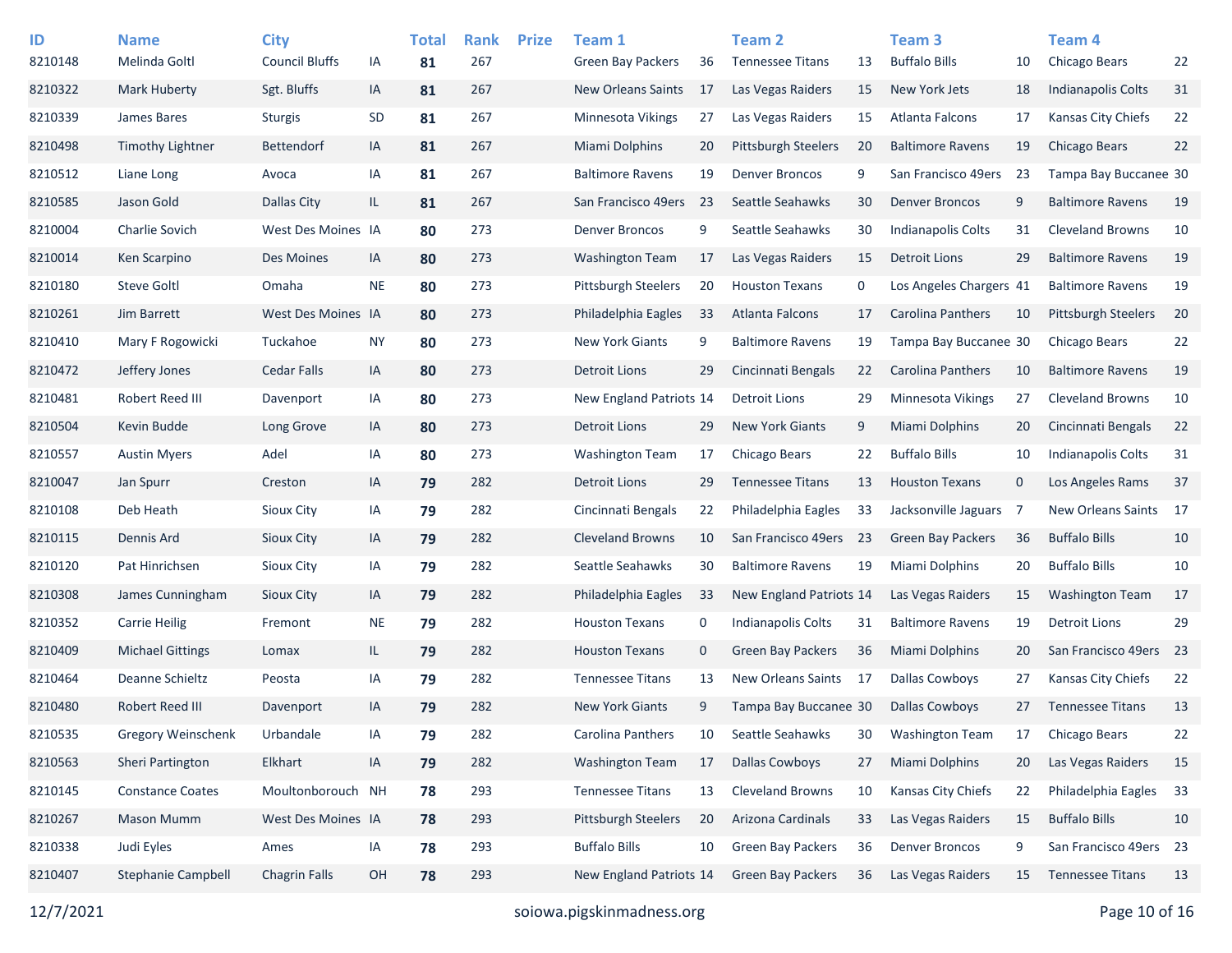| ID      | <b>Name</b>               | <b>City</b>           |           | <b>Total</b> | <b>Rank</b> | <b>Prize</b> | Team 1                     |     | <b>Team 2</b>              |     | Team <sub>3</sub>          |             | Team 4                   |             |
|---------|---------------------------|-----------------------|-----------|--------------|-------------|--------------|----------------------------|-----|----------------------------|-----|----------------------------|-------------|--------------------------|-------------|
| 8210446 | <b>Timothy Lightner</b>   | <b>Bettendorf</b>     | IA        | 78           | 293         |              | <b>New Orleans Saints</b>  | 17  | Minnesota Vikings          | 27  | <b>Baltimore Ravens</b>    | 19          | Las Vegas Raiders        | 15          |
| 8210448 | <b>Bruce Barnett</b>      | Waterloo              | IA        | 78           | 293         |              | Chicago Bears              | 22  | Arizona Cardinals          | 33  | <b>Tennessee Titans</b>    | 13          | <b>Cleveland Browns</b>  | 10          |
| 8210596 | Mary Fitch                | Ames                  | IA        | 78           | 293         |              | Los Angeles Rams           | 37  | Cincinnati Bengals         | 22  | <b>Cleveland Browns</b>    | 10          | <b>New York Giants</b>   | 9           |
| 8210011 | <b>Tom Woods</b>          | Urbandale             | IA        | 77           | 300         |              | <b>Denver Broncos</b>      | 9   | <b>Miami Dolphins</b>      | 20  | <b>Washington Team</b>     | 17          | Indianapolis Colts       | 31          |
| 8210029 | Paul Patterson            | Norwalk               | ΙA        | 77           | 300         |              | <b>Washington Team</b>     | 17  | Kansas City Chiefs         | 22  | <b>Pittsburgh Steelers</b> | 20          | New York Jets            | 18          |
| 8210171 | <b>Beverly Wise</b>       | <b>Council Bluffs</b> | IA        | 77           | 300         |              | <b>Miami Dolphins</b>      | 20  | New York Jets              | 18  | <b>New York Giants</b>     | 9           | Tampa Bay Buccanee 30    |             |
| 8210229 | <b>Melanie Devine</b>     | Des Moines            | IA        | 77           | 300         |              | <b>Baltimore Ravens</b>    | 19  | Seattle Seahawks           | 30  | <b>Buffalo Bills</b>       | 10          | New York Jets            | 18          |
| 8210258 | <b>Conner McCuen</b>      | West Des Moines IA    |           | 77           | 300         |              | Minnesota Vikings          | 27  | <b>Cleveland Browns</b>    | 10  | Tampa Bay Buccanee 30      |             | <b>Buffalo Bills</b>     | 10          |
| 8210404 | <b>Stephanie Campbell</b> | <b>Chagrin Falls</b>  | OH        | 77           | 300         |              | Kansas City Chiefs         | 22  | <b>Baltimore Ravens</b>    | 19  | New England Patriots 14    |             | Chicago Bears            | 22          |
| 8210503 | Jessica Goerge            | Dubuque               | IA        | 77           | 300         |              | Tampa Bay Buccanee 30      |     | <b>Buffalo Bills</b>       | 10  | Minnesota Vikings          | 27          | <b>Cleveland Browns</b>  | 10          |
| 8210566 | Chrystel Hatcher          | Ames                  | IA        | 77           | 300         |              | Las Vegas Raiders          | 15  | Seattle Seahawks           | 30  | <b>Denver Broncos</b>      | 9           | San Francisco 49ers 23   |             |
| 8210602 | Maureen Rozen             | Robins                | IA        | 77           | 300         |              | New York Jets              | 18  | Los Angeles Rams           | 37  | Jacksonville Jaguars 7     |             | Las Vegas Raiders        | 15          |
| 8210048 | Jayson Spurr              | Norwalk               | IA        | 76           | 309         |              | Carolina Panthers          | 10  | <b>New Orleans Saints</b>  | 17  | <b>Green Bay Packers</b>   | 36          | <b>Tennessee Titans</b>  | 13          |
| 8210150 | Dennis Dudzik             | Omaha                 | <b>NE</b> | 76           | 309         |              | <b>Carolina Panthers</b>   | 10  | Cincinnati Bengals         | 22  | Las Vegas Raiders          | 15          | <b>Detroit Lions</b>     | 29          |
| 8210196 | <b>Mike Mittan</b>        | <b>Council Bluffs</b> | IA        | 76           | 309         |              | Tampa Bay Buccanee 30      |     | <b>Denver Broncos</b>      | 9   | Seattle Seahawks           | 30          | Jacksonville Jaguars 7   |             |
| 8210433 | Nick Filipi               | Ankeny                | IA        | 76           | 309         |              | Tampa Bay Buccanee 30      |     | <b>Buffalo Bills</b>       | 10  | <b>Houston Texans</b>      | $\mathbf 0$ | <b>Green Bay Packers</b> | 36          |
| 8210457 | Janett Barrett            | <b>Rockwell City</b>  | IA        | 76           | 309         |              | Carolina Panthers          | 10  | Miami Dolphins             | 20  | <b>Tennessee Titans</b>    | 13          | Arizona Cardinals        | 33          |
| 8210560 | <b>Chris Simmons</b>      | Fort Dodge            | IA        | 76           | 309         |              | Minnesota Vikings          | 27  | Chicago Bears              | 22  | <b>Dallas Cowboys</b>      | 27          | <b>Houston Texans</b>    | $\mathbf 0$ |
| 8210576 | Colleen Boyle             | Chestnut Hill         | ΜA        | 76           | 309         |              | New York Giants            | 9   | <b>Buffalo Bills</b>       | 10  | Miami Dolphins             | 20          | Los Angeles Rams         | 37          |
| 8210582 | <b>Brady Oldag</b>        | <b>Cedar Falls</b>    | IA        | 76           | 309         |              | <b>Pittsburgh Steelers</b> | -20 | <b>Cleveland Browns</b>    | 10  | Carolina Panthers          | 10          | <b>Green Bay Packers</b> | 36          |
| 8210597 | <b>Nick Fitch</b>         | Ames                  | ΙA        | 76           | 309         |              | Carolina Panthers          | 10  | <b>Baltimore Ravens</b>    | 19  | <b>Pittsburgh Steelers</b> | 20          | <b>Dallas Cowboys</b>    | 27          |
| 8210003 | Tom Meneough              | Des Moines            | IA        | 75           | 318         |              | New England Patriots 14    |     | <b>Cleveland Browns</b>    | 10  | Indianapolis Colts         | 31          | <b>Miami Dolphins</b>    | 20          |
| 8210019 | <b>Fred Anderson</b>      | West Des Moines IA    |           | 75           | 318         |              | Chicago Bears              | 22  | Tampa Bay Buccanee 30      |     | <b>Denver Broncos</b>      | 9           | New England Patriots 14  |             |
| 8210106 | Kelli Harris              | <b>Sgt Bluffs</b>     | IA        | 75           | 318         |              | <b>Buffalo Bills</b>       | 10  | <b>Pittsburgh Steelers</b> | 20  | Indianapolis Colts         | 31          | New England Patriots 14  |             |
| 8210159 | <b>Greg Simons</b>        | Lo Vista              | <b>NE</b> | 75           | 318         |              | Atlanta Falcons            | 17  | New York Jets              | 18  | <b>Buffalo Bills</b>       | 10          | Seattle Seahawks         | 30          |
| 8210221 | James Grimes              | Altoona               | IA        | 75           | 318         |              | Cincinnati Bengals         | 22  | <b>Cleveland Browns</b>    | 10  | Jacksonville Jaguars 7     |             | Green Bay Packers        | 36          |
| 8210315 | Jodi Kerr                 | Sioux City            | IA        | 75           | 318         |              | Los Angeles Chargers 41    |     | <b>New York Giants</b>     | 9   | New York Jets              | 18          | Jacksonville Jaguars 7   |             |
| 8210428 | <b>Timothy Lynch</b>      | <b>JOHNSTON</b>       | IA        | 75           | 318         |              | <b>Baltimore Ravens</b>    | 19  | Atlanta Falcons            | 17  | Carolina Panthers          | 10          | <b>Detroit Lions</b>     | 29          |
| 8210521 | Loren Goettsch            | Sioux City            | IA        | 75           | 318         |              | Atlanta Falcons            | 17  | New Orleans Saints         | -17 | New York Jets              | 18          | San Francisco 49ers 23   |             |
| 8210561 | <b>Chris Simmons</b>      | Fort Dodge            | IA        | 75           | 318         |              | Minnesota Vikings          | 27  | Cincinnati Bengals         | 22  | New York Giants            | 9           | Atlanta Falcons          | 17          |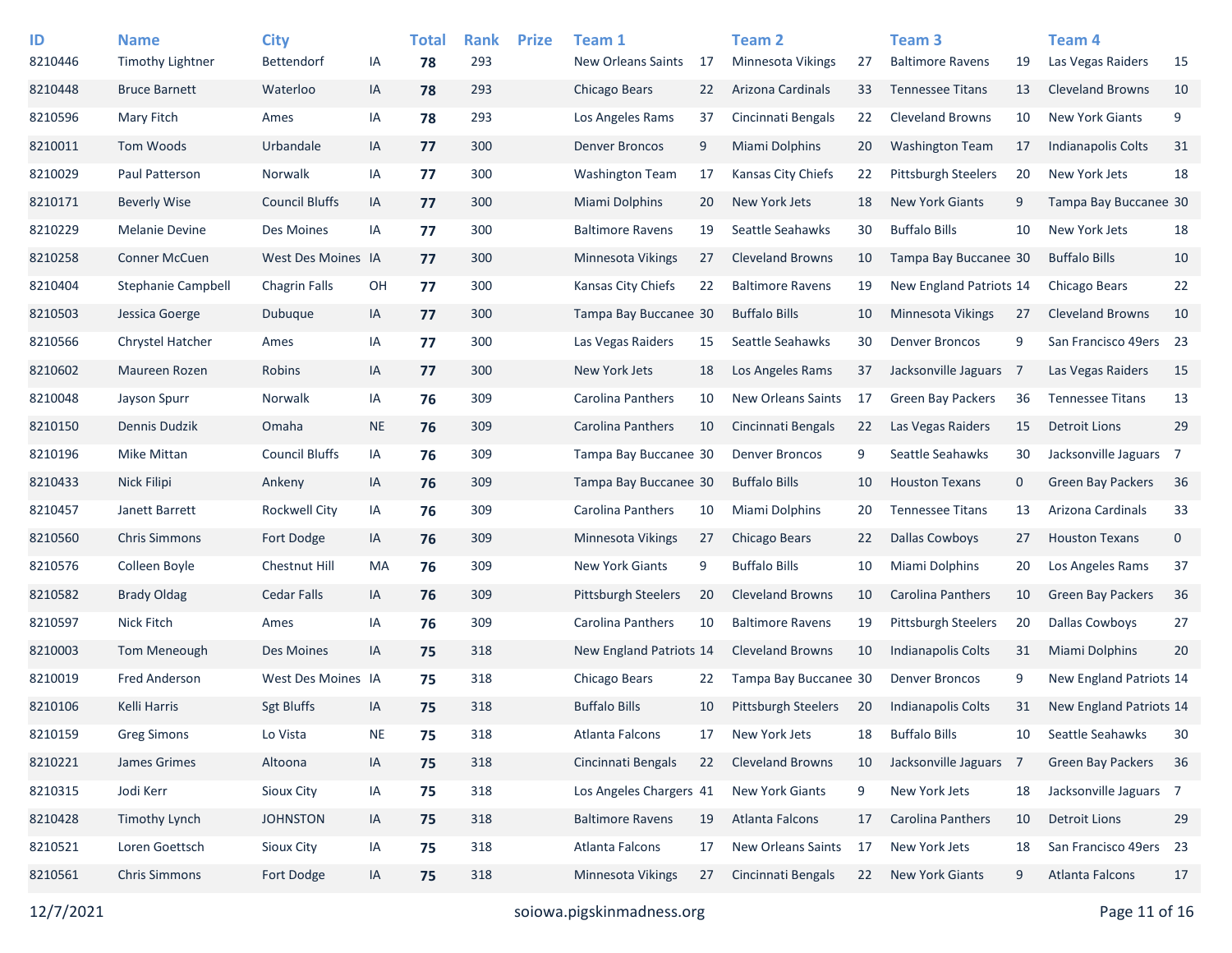| ID<br>8210607 | <b>Name</b><br><b>Terry Ragaller</b> | <b>City</b><br>Sergeant Bluff | IA        | <b>Total</b><br>75 | <b>Rank</b><br>318 | <b>Prize</b> | Team 1<br>Cincinnati Bengals | 22  | Team <sub>2</sub><br>Miami Dolphins | 20             | Team 3<br>Arizona Cardinals | 33          | Team <sub>4</sub><br><b>Houston Texans</b> | 0           |
|---------------|--------------------------------------|-------------------------------|-----------|--------------------|--------------------|--------------|------------------------------|-----|-------------------------------------|----------------|-----------------------------|-------------|--------------------------------------------|-------------|
| 8210098       | Shannon Larson                       | Sioux City                    | IA        | 74                 | 328                |              | <b>Buffalo Bills</b>         | 10  | San Francisco 49ers                 | 23             | Chicago Bears               | 22          | <b>Baltimore Ravens</b>                    | 19          |
| 8210112       | Kellen Fitch                         | Sioux City                    | IA        | 74                 | 328                |              | <b>Denver Broncos</b>        | 9   | <b>Detroit Lions</b>                | 29             | Kansas City Chiefs          | 22          | New England Patriots 14                    |             |
| 8210137       | Roger Brown                          | Des Moines                    | IA        | 74                 | 328                |              | New York Jets                | 18  | <b>Cleveland Browns</b>             | 10             | Atlanta Falcons             | 17          | <b>Detroit Lions</b>                       | 29          |
| 8210154       | Kate Graslewicz                      | Omaha                         | <b>NE</b> | 74                 | 328                |              | New England Patriots 14      |     | <b>Indianapolis Colts</b>           | 31             | Miami Dolphins              | 20          | <b>Denver Broncos</b>                      | 9           |
| 8210259       | Jaime Ballesteros                    | West Des Moines IA            |           | 74                 | 328                |              | <b>Indianapolis Colts</b>    | 31  | Arizona Cardinals                   | 33             | <b>Houston Texans</b>       | $\mathbf 0$ | <b>Cleveland Browns</b>                    | 10          |
| 8210465       | Kirtsin Koestler                     | Norwalk                       | IA        | 74                 | 328                |              | <b>Minnesota Vikings</b>     | 27  | Seattle Seahawks                    | 30             | Atlanta Falcons             | 17          | <b>Houston Texans</b>                      | $\mathbf 0$ |
| 8210006       | Charlie May                          | West Des Moines IA            |           | 73                 | 334                |              | Miami Dolphins               | 20  | Atlanta Falcons                     | 17             | New England Patriots 14     |             | Kansas City Chiefs                         | 22          |
| 8210017       | Debby Eldred                         | West Des Moines IA            |           | 73                 | 334                |              | Philadelphia Eagles          | 33  | <b>Buffalo Bills</b>                | 10             | Miami Dolphins              | 20          | Carolina Panthers                          | 10          |
| 8210026       | <b>Nate Spurr</b>                    | Norwalk                       | IA        | 73                 | 334                |              | Arizona Cardinals            | 33  | <b>Washington Team</b>              | 17             | Carolina Panthers           | 10          | <b>Tennessee Titans</b>                    | 13          |
| 8210027       | John Lowe                            | <b>Pleasant Hill</b>          | IA        | 73                 | 334                |              | <b>Pittsburgh Steelers</b>   | 20  | Atlanta Falcons                     | 17             | <b>Denver Broncos</b>       | 9           | Dallas Cowboys                             | 27          |
| 8210101       | Jessica Noll                         | Akron                         | IA        | 73                 | 334                |              | Philadelphia Eagles          | 33  | <b>Cleveland Browns</b>             | 10             | San Francisco 49ers         | -23         | Jacksonville Jaguars 7                     |             |
| 8210401       | Dan Stein                            | Urbandale                     | IA        | 73                 | 334                |              | Los Angeles Chargers 41      |     | <b>Buffalo Bills</b>                | 10             | <b>Houston Texans</b>       | 0           | Chicago Bears                              | 22          |
| 8210413       | Rhonda Ellis                         | Lederach                      | PA        | 73                 | 334                |              | Las Vegas Raiders            | 15  | Chicago Bears                       | 22             | New England Patriots 14     |             | Cincinnati Bengals                         | 22          |
| 8210425       | Royal McClannahan                    | Modale                        | IA        | 73                 | 334                |              | San Francisco 49ers          | -23 | <b>Houston Texans</b>               | 0              | Los Angeles Chargers 41     |             | <b>Denver Broncos</b>                      | 9           |
| 8210021       | <b>Ron Spurr</b>                     | Creston                       | IA        | 72                 | 342                |              | <b>Green Bay Packers</b>     | 36  | Atlanta Falcons                     | 17             | <b>Baltimore Ravens</b>     | 19          | <b>Houston Texans</b>                      | $\mathbf 0$ |
| 8210164       | Terri Fuxa                           | Omaha                         | <b>NE</b> | 72                 | 342                |              | <b>Baltimore Ravens</b>      | 19  | <b>Buffalo Bills</b>                | 10             | Carolina Panthers           | 10          | Arizona Cardinals                          | 33          |
| 8210191       | <b>Greg Casey</b>                    | Treynor                       | IA        | 72                 | 342                |              | <b>Cleveland Browns</b>      | 10  | Jacksonville Jaguars                | $\overline{7}$ | Arizona Cardinals           | 33          | Cincinnati Bengals                         | 22          |
| 8210572       | Scott Moore                          | Missouri Valley               | IA        | 72                 | 342                |              | Las Vegas Raiders            | 15  | Minnesota Vikings                   | 27             | Miami Dolphins              | 20          | <b>Buffalo Bills</b>                       | 10          |
| 8210129       | Kara Lagunas                         | <b>Grand Prairie</b>          | TX        | 71                 | 346                |              | Las Vegas Raiders            | 15  | <b>Houston Texans</b>               | $\mathbf 0$    | San Francisco 49ers         | 23          | Philadelphia Eagles                        | 33          |
| 8210214       | Dana Schott                          | <b>Council Bluffs</b>         | IA        | 71                 | 346                |              | Cincinnati Bengals           | 22  | <b>New York Giants</b>              | 9              | <b>Denver Broncos</b>       | 9           | <b>Indianapolis Colts</b>                  | 31          |
| 8210328       | Clatyon Fjerstad                     | Lytton                        | IA        | 71                 | 346                |              | Pittsburgh Steelers          | 20  | <b>Houston Texans</b>               | $\mathbf 0$    | <b>Detroit Lions</b>        | 29          | <b>Chicago Bears</b>                       | 22          |
| 8210333       | Carmie Hotchkiss                     | Sioux City                    | IA        | 71                 | 346                |              | <b>Buffalo Bills</b>         | 10  | <b>Washington Team</b>              | 17             | Cincinnati Bengals          | 22          | Kansas City Chiefs                         | 22          |
| 8210538       | Kelly Johnson                        | <b>WALCOTT</b>                | IA        | 71                 | 346                |              | <b>Indianapolis Colts</b>    | 31  | San Francisco 49ers                 | -23            | <b>Cleveland Browns</b>     | 10          | Jacksonville Jaguars 7                     |             |
| 8210007       | <b>Floyd Constant</b>                | West Des Moines IA            |           | 70                 | 351                |              | <b>Houston Texans</b>        | 0   | <b>Green Bay Packers</b>            | 36             | <b>Dallas Cowboys</b>       | 27          | Jacksonville Jaguars 7                     |             |
| 8210099       | <b>Austin Miller</b>                 | Elkpoint                      | SD        | 70                 | 351                |              | Cleveland Browns             | 10  | <b>Green Bay Packers</b>            | 36             | New England Patriots 14     |             | Carolina Panthers                          | 10          |
| 8210327       | Doug Tilson                          | Plattsmouth                   | <b>NE</b> | 70                 | 351                |              | Las Vegas Raiders            | 15  | <b>Denver Broncos</b>               | 9              | <b>Washington Team</b>      | 17          | <b>Detroit Lions</b>                       | 29          |
| 8210439       | <b>Thomas Berger</b>                 | Epworth                       | IA        | 70                 | 351                |              | Pittsburgh Steelers          | 20  | <b>Miami Dolphins</b>               | 20             | Atlanta Falcons             | 17          | <b>Tennessee Titans</b>                    | 13          |
| 8210441       | <b>Curtis Hollebrands</b>            | Clive                         | IA        | 70                 | 351                |              | New Orleans Saints           | 17  | Atlanta Falcons                     | 17             | Jacksonville Jaguars 7      |             | <b>Detroit Lions</b>                       | 29          |
| 8210458       | Carissa Andermann                    | <b>Cedar Falls</b>            | IA        | 70                 | 351                |              | <b>Dallas Cowboys</b>        | 27  | Jacksonville Jaguars 7              |                | <b>Baltimore Ravens</b>     | 19          | Atlanta Falcons                            | 17          |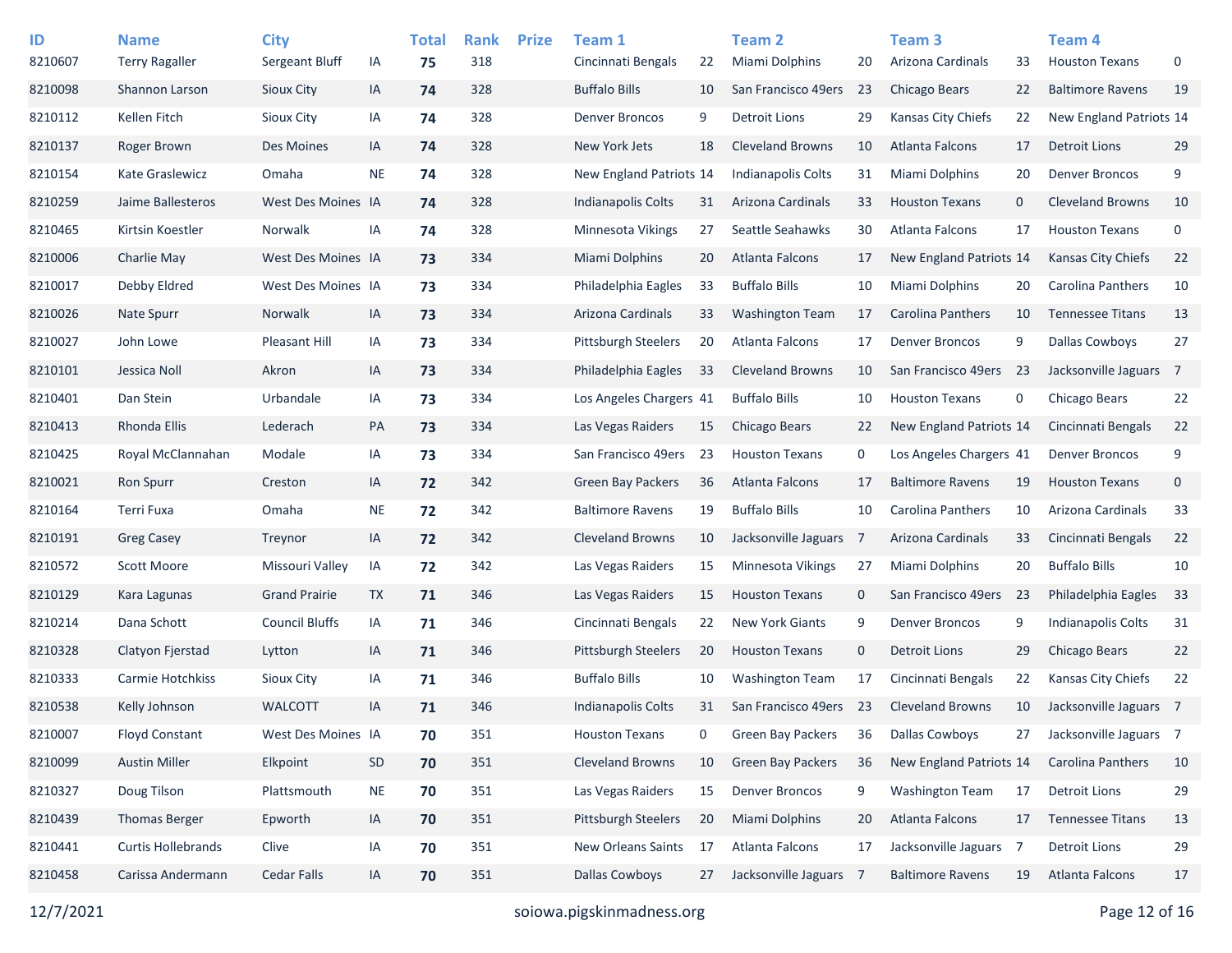| ID<br>8210470 | <b>Name</b><br><b>Phillip Strekal</b> | <b>City</b><br>Albany | OH        | <b>Total</b><br>70 | <b>Rank</b><br>351 | <b>Prize</b> | Team 1<br>Miami Dolphins   | 20           | <b>Team 2</b><br>New England Patriots 14 |     | Team <sub>3</sub><br><b>Dallas Cowboys</b> | 27  | Team <sub>4</sub><br><b>New York Giants</b> | 9    |
|---------------|---------------------------------------|-----------------------|-----------|--------------------|--------------------|--------------|----------------------------|--------------|------------------------------------------|-----|--------------------------------------------|-----|---------------------------------------------|------|
| 8210575       | Colleen Boyle                         | Chestnut Hill         | <b>MA</b> | 70                 | 351                |              | <b>Buffalo Bills</b>       | 10           | <b>Indianapolis Colts</b>                | 31  | <b>Denver Broncos</b>                      | 9   | <b>Pittsburgh Steelers</b>                  | 20   |
| 8210586       | Sean Atwater                          | West Burlington       | IA        | 70                 | 351                |              | <b>Washington Team</b>     | 17           | Tampa Bay Buccanee 30                    |     | Carolina Panthers                          | 10  | <b>Tennessee Titans</b>                     | 13   |
| 8210609       | Jac Doran                             | Fort Dodge            | IA        | 70                 | 351                |              | <b>Cleveland Browns</b>    | 10           | <b>Carolina Panthers</b>                 | 10  | Indianapolis Colts                         | 31  | <b>Baltimore Ravens</b>                     | 19   |
| 8210207       | Tom Weddem                            | Glendwood             | IA        | 69                 | 361                |              | <b>Buffalo Bills</b>       | 10           | Atlanta Falcons                          | 17  | <b>Denver Broncos</b>                      | 9   | Philadelphia Eagles                         | 33   |
| 8210318       | Dylan Grimsley                        | Sioux City            | IA        | 69                 | 361                |              | Pittsburgh Steelers        | 20           | <b>Kansas City Chiefs</b>                | 22  | Carolina Panthers                          | 10  | <b>New Orleans Saints</b>                   | - 17 |
| 8210477       | Marcus Barkema                        | Goodell               | IA        | 69                 | 361                |              | <b>Cleveland Browns</b>    | 10           | Kansas City Chiefs                       | 22  | Los Angeles Rams                           | 37  | <b>Houston Texans</b>                       | 0    |
| 8210486       | Ashley Jackson                        | <b>Webster City</b>   | IA        | 69                 | 361                |              | New England Patriots 14    |              | Arizona Cardinals                        | 33  | <b>Denver Broncos</b>                      | 9   | <b>Tennessee Titans</b>                     | 13   |
| 8210541       | Raymond Strekal                       | PERRY                 | IA        | 69                 | 361                |              | Jacksonville Jaguars 7     |              | San Francisco 49ers                      | -23 | <b>Washington Team</b>                     | 17  | Cincinnati Bengals                          | 22   |
| 8210555       | Alex Taylor                           | Ankeny                | IA        | 69                 | 361                |              | New York Jets              | 18           | <b>Houston Texans</b>                    | 0   | <b>Detroit Lions</b>                       | 29  | <b>Kansas City Chiefs</b>                   | 22   |
| 8210170       | Gerogia Goltl                         | Omaha                 | <b>NE</b> | 68                 | 367                |              | Chicago Bears              | 22           | <b>New Orleans Saints</b>                | 17  | New England Patriots 14                    |     | Las Vegas Raiders                           | 15   |
| 8210192       | <b>Ted Roberts</b>                    | <b>Council Bluffs</b> | IA        | 68                 | 367                |              | <b>Houston Texans</b>      | $\mathbf{0}$ | <b>Green Bay Packers</b>                 | 36  | <b>New Orleans Saints</b>                  | -17 | Las Vegas Raiders                           | 15   |
| 8210256       | Jody Hayes                            | West Des Moines IA    |           | 68                 | 367                |              | <b>Denver Broncos</b>      | 9            | <b>Pittsburgh Steelers</b>               | 20  | <b>New York Giants</b>                     | 9   | Tampa Bay Buccanee 30                       |      |
| 8210265       | <b>Ryan Purdy</b>                     | Van Meter             | IA        | 68                 | 367                |              | Green Bay Packers          | 36           | <b>Denver Broncos</b>                    | 9   | Carolina Panthers                          | 10  | <b>Tennessee Titans</b>                     | 13   |
| 8210450       | James Strekal                         | Lowgap                | <b>NC</b> | 68                 | 367                |              | Los Angeles Rams           | 37           | Jacksonville Jaguars                     | -7  | Carolina Panthers                          | 10  | New England Patriots 14                     |      |
| 8210558       | <b>Austin Myers</b>                   | Adel                  | IA        | 68                 | 367                |              | <b>Baltimore Ravens</b>    | 19           | Las Vegas Raiders                        | 15  | Miami Dolphins                             | 20  | New England Patriots 14                     |      |
| 8210590       | Paula Bakey                           | Coralville            | IA        | 68                 | 367                |              | New York Jets              | 18           | Miami Dolphins                           | 20  | <b>Tennessee Titans</b>                    | 13  | New Orleans Saints 17                       |      |
| 8210147       | Melinda Goltl                         | <b>Council Bluffs</b> | IA        | 67                 | 374                |              | Kansas City Chiefs         | 22           | Atlanta Falcons                          | 17  | <b>New York Giants</b>                     | 9   | <b>Baltimore Ravens</b>                     | 19   |
| 8210185       | Patty Carman                          | <b>Council Bluffs</b> | IA        | 67                 | 374                |              | <b>Pittsburgh Steelers</b> | 20           | Jacksonville Jaguars                     | -7  | Seattle Seahawks                           | 30  | <b>Cleveland Browns</b>                     | 10   |
| 8210351       | <b>Carrie Heilig</b>                  | Fremont               | <b>NE</b> | 67                 | 374                |              | Carolina Panthers          | 10           | <b>Cleveland Browns</b>                  | 10  | <b>Minnesota Vikings</b>                   | 27  | <b>Pittsburgh Steelers</b>                  | 20   |
| 8210600       | Maureen Rozen                         | Robins                | IA        | 67                 | 374                |              | <b>Pittsburgh Steelers</b> | 20           | <b>New Orleans Saints</b>                | 17  | San Francisco 49ers                        | 23  | Jacksonville Jaguars 7                      |      |
| 8210193       | Lee Hite                              | <b>Council Bluffs</b> | IA        | 66                 | 378                |              | <b>Tennessee Titans</b>    | 13           | <b>Miami Dolphins</b>                    | 20  | <b>Cleveland Browns</b>                    | 10  | San Francisco 49ers 23                      |      |
| 8210325       | <b>Brad Bollinger</b>                 | Sioux City            | IA        | 66                 | 378                |              | Philadelphia Eagles        | 33           | New England Patriots 14                  |     | <b>Denver Broncos</b>                      | 9   | Carolina Panthers                           | 10   |
| 8210440       | <b>Thomas Berger</b>                  | Epworth               | IA        | 66                 | 378                |              | <b>New York Giants</b>     | 9            | New Orleans Saints 17                    |     | <b>Tennessee Titans</b>                    | 13  | <b>Dallas Cowboys</b>                       | 27   |
| 8210513       | Liane Long                            | Avoca                 | IA        | 66                 | 378                |              | Arizona Cardinals          | 33           | Jacksonville Jaguars                     | 7   | <b>Washington Team</b>                     | 17  | <b>Denver Broncos</b>                       | 9    |
| 8210089       | <b>Barb Randolph</b>                  | Gilbert               | IA        | 65                 | 382                |              | New York Jets              | 18           | Las Vegas Raiders                        | 15  | Kansas City Chiefs                         | 22  | <b>Cleveland Browns</b>                     | 10   |
| 8210257       | <b>Brent Kock</b>                     | West Des Moines IA    |           | 65                 | 382                |              | <b>Buffalo Bills</b>       | 10           | New York Jets                            | 18  | New England Patriots 14                    |     | San Francisco 49ers 23                      |      |
| 8210331       | Carmie Hotchkiss                      | Sioux City            | IA        | 65                 | 382                |              | Carolina Panthers          | 10           | New York Giants                          | 9   | Indianapolis Colts                         | 31  | Las Vegas Raiders                           | 15   |
| 8210346       | Ron Pingel                            | Spencer               | IA        | 65                 | 382                |              | New England Patriots 14    |              | <b>Denver Broncos</b>                    | 9   | Chicago Bears                              | 22  | Pittsburgh Steelers                         | 20   |
| 8210072       | Steve Bock                            | Ames                  | IA        | 64                 | 386                |              | <b>Miami Dolphins</b>      | 20           | Las Vegas Raiders                        | 15  | Pittsburgh Steelers                        | 20  | <b>Denver Broncos</b>                       | 9    |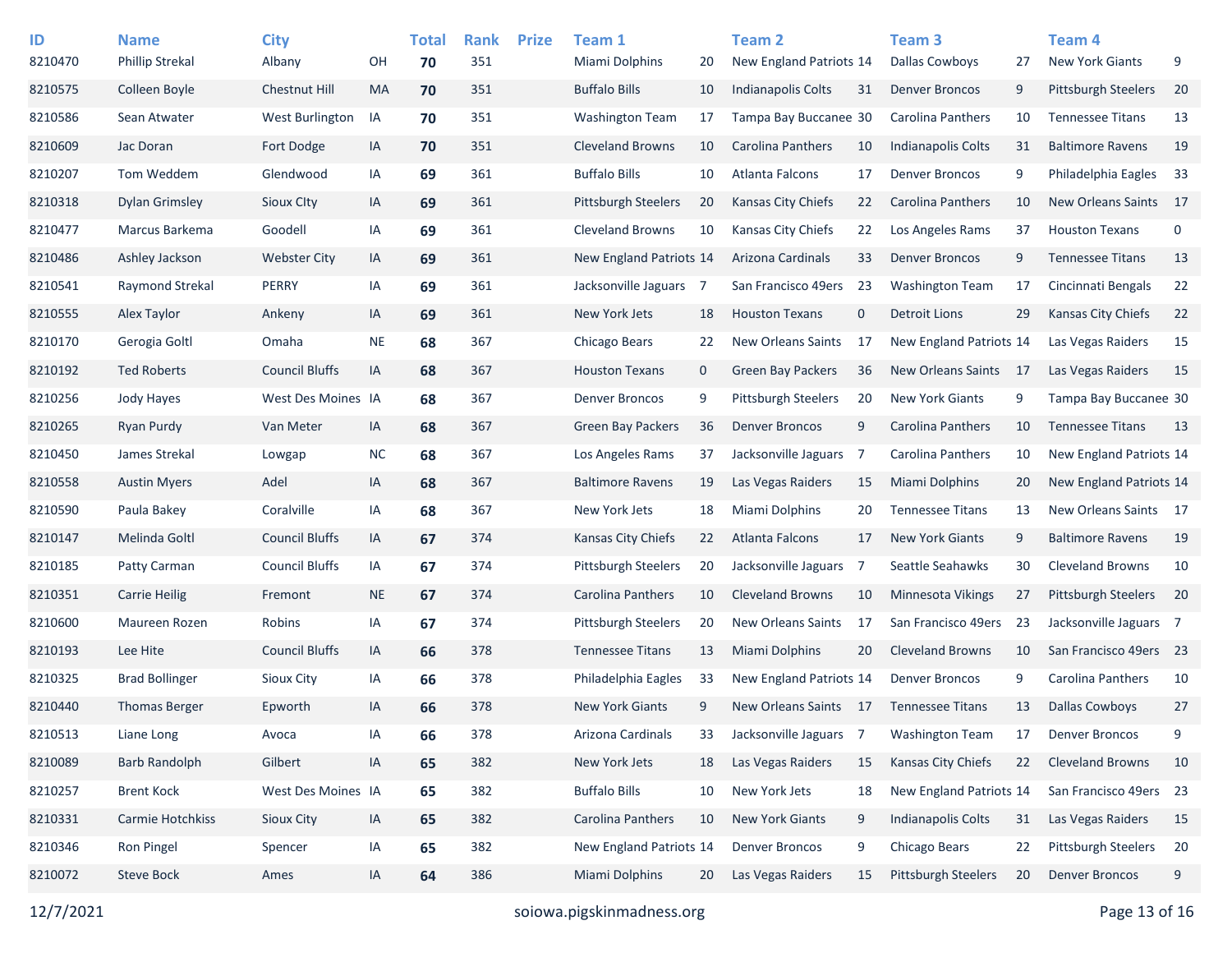| ID<br>8210403 | <b>Name</b><br><b>Bruce Hokel</b> | <b>City</b><br>Sioux City | IA        | <b>Total</b><br>64 | <b>Rank</b><br>386 | <b>Prize</b> | Team 1<br><b>Pittsburgh Steelers</b> | 20          | <b>Team 2</b><br><b>Buffalo Bills</b> | 10             | Team <sub>3</sub><br>Minnesota Vikings | 27           | Team 4<br>Jacksonville Jaguars 7 |    |
|---------------|-----------------------------------|---------------------------|-----------|--------------------|--------------------|--------------|--------------------------------------|-------------|---------------------------------------|----------------|----------------------------------------|--------------|----------------------------------|----|
| 8210475       | Marcus Barkema                    | Goodell                   | IA        | 64                 | 386                |              | <b>Miami Dolphins</b>                | 20          | <b>Tennessee Titans</b>               | 13             | <b>Denver Broncos</b>                  | 9            | Kansas City Chiefs               | 22 |
| 8210537       | Kelly Johnson                     | WALCOTT                   | ΙA        | 64                 | 386                |              | <b>Cleveland Browns</b>              | 10          | New England Patriots 14               |                | <b>Buffalo Bills</b>                   | 10           | Seattle Seahawks                 | 30 |
| 8210005       | <b>Keith Sandvig</b>              | West Des Moines IA        |           | 63                 | 390                |              | New England Patriots 14              |             | Tampa Bay Buccanee 30                 |                | <b>Buffalo Bills</b>                   | 10           | <b>Denver Broncos</b>            | 9  |
| 8210008       | Mike Wheatcraft                   | <b>Windsor Heights</b>    | IA        | 62                 | 391                |              | Jacksonville Jaguars 7               |             | New York Jets                         | 18             | Los Angeles Rams                       | 37           | <b>Houston Texans</b>            | 0  |
| 8210024       | Eva Ames                          | Altoona                   | IA        | 62                 | 391                |              | <b>Houston Texans</b>                | $\mathbf 0$ | Seattle Seahawks                      | 30             | <b>Washington Team</b>                 | 17           | Las Vegas Raiders                | 15 |
| 8210453       | James Strekal                     | Lowgap                    | <b>NC</b> | 62                 | 391                |              | <b>Pittsburgh Steelers</b>           | 20          | New York Jets                         | 18             | New England Patriots 14                |              | <b>Cleveland Browns</b>          | 10 |
| 8210478       | Marcus Barkema                    | Goodell                   | IA        | 62                 | 391                |              | <b>Buffalo Bills</b>                 | 10          | Kansas City Chiefs                    | 22             | <b>Houston Texans</b>                  | $\mathbf 0$  | Tampa Bay Buccanee 30            |    |
| 8210485       | <b>Terry Main</b>                 | urbandale                 | IA        | 62                 | 391                |              | Minnesota Vikings                    | 27          | Atlanta Falcons                       | 17             | New York Giants                        | 9            | <b>Denver Broncos</b>            | 9  |
| 8210505       | <b>Heather Dolan</b>              | Denver                    | IA        | 62                 | 391                |              | <b>Washington Team</b>               | 17          | <b>Denver Broncos</b>                 | 9              | <b>Atlanta Falcons</b>                 | 17           | <b>Baltimore Ravens</b>          | 19 |
| 8210166       | Max Goltl                         | <b>Council Bluffs</b>     | IA        | 61                 | 397                |              | Chicago Bears                        | 22          | <b>Pittsburgh Steelers</b>            | 20             | <b>Denver Broncos</b>                  | 9            | <b>Buffalo Bills</b>             | 10 |
| 8210215       | <b>Tony Peterson</b>              | <b>Council Bluffs</b>     | IA        | 61                 | 397                |              | <b>New Orleans Saints</b>            | 17          | Las Vegas Raiders                     | 15             | <b>Cleveland Browns</b>                | 10           | <b>Baltimore Ravens</b>          | 19 |
| 8210222       | James Grimes                      | Altoona                   | ΙA        | 61                 | 397                |              | New England Patriots 14              |             | Cincinnati Bengals                    | 22             | <b>Cleveland Browns</b>                | 10           | Las Vegas Raiders                | 15 |
| 8210312       | Alicia Sanders Jr                 | Lawton                    | IA        | 61                 | 397                |              | Miami Dolphins                       | 20          | <b>Denver Broncos</b>                 | 9              | <b>Buffalo Bills</b>                   | 10           | Kansas City Chiefs               | 22 |
| 8210424       | Royal McClannahan                 | Modale                    | ΙA        | 61                 | 397                |              | Chicago Bears                        | 22          | <b>Tennessee Titans</b>               | 13             | <b>Washington Team</b>                 | 17           | <b>Denver Broncos</b>            | 9  |
| 8210002       | Kim Beisser                       | West Des Moines IA        |           | 60                 | 402                |              | <b>Denver Broncos</b>                | 9           | Jacksonville Jaguars                  | $\overline{7}$ | Kansas City Chiefs                     | 22           | <b>Chicago Bears</b>             | 22 |
| 8210224       | James Grimes                      | Altoona                   | ΙA        | 60                 | 402                |              | <b>Houston Texans</b>                | 0           | <b>Buffalo Bills</b>                  | 10             | Los Angeles Chargers 41                |              | New York Giants                  | 9  |
| 8210238       | <b>Cory Williams</b>              | Pleasant Hill             | IA        | 60                 | 402                |              | New Orleans Saints                   | 17          | Carolina Panthers                     | 10             | Las Vegas Raiders                      | 15           | New York Jets                    | 18 |
| 8210146       | <b>Rich Bader</b>                 | Omaha                     | <b>NE</b> | 59                 | 405                |              | Carolina Panthers                    | 10          | New York Jets                         | 18             | Cincinnati Bengals                     | 22           | Denver Broncos                   | 9  |
| 8210435       | Suzanne Dittmer                   | Des Moines                | IA        | 59                 | 405                |              | Atlanta Falcons                      | 17          | <b>Buffalo Bills</b>                  | 10             | <b>Kansas City Chiefs</b>              | 22           | Carolina Panthers                | 10 |
| 8210206       | Tom Weddem                        | Glendwood                 | IA        | 58                 | 407                |              | Minnesota Vikings                    | 27          | <b>Tennessee Titans</b>               | 13             | <b>Denver Broncos</b>                  | 9            | <b>New York Giants</b>           | 9  |
| 8210262       | Nate Ladwig                       | West Des Moines IA        |           | 58                 | 407                |              | <b>Denver Broncos</b>                | 9           | <b>Buffalo Bills</b>                  | 10             | <b>Detroit Lions</b>                   | 29           | Carolina Panthers                | 10 |
| 8210564       | <b>Holly Pickett</b>              | Ankeny                    | IA        | 58                 | 407                |              | Denver Broncos                       | 9           | Las Vegas Raiders                     | 15             | <b>Pittsburgh Steelers</b>             | 20           | New England Patriots 14          |    |
| 8210292       | <b>Mark Miller</b>                | Ames                      | IA        | 57                 | 410                |              | <b>Carolina Panthers</b>             | 10          | <b>Buffalo Bills</b>                  | 10             | <b>Houston Texans</b>                  | $\mathbf{0}$ | Los Angeles Rams                 | 37 |
| 8210525       | Randall Leventhal                 | Waukee                    | IA        | 57                 | 410                |              | <b>Buffalo Bills</b>                 | 10          | Cincinnati Bengals                    | 22             | Las Vegas Raiders                      | 15           | Carolina Panthers                | 10 |
| 8210532       | Catherine Luchte                  | <b>Colorado Springs</b>   | <b>CO</b> | 57                 | 410                |              | <b>Buffalo Bills</b>                 | 10          | <b>Washington Team</b>                | 17             | New Orleans Saints 17                  |              | <b>Tennessee Titans</b>          | 13 |
| 8210429       | Timothy Lynch                     | <b>JOHNSTON</b>           | IA        | 56                 | 413                |              | Jacksonville Jaguars 7               |             | <b>Denver Broncos</b>                 | 9              | Tampa Bay Buccanee 30                  |              | Carolina Panthers                | 10 |
| 8210447       | <b>Timothy Lightner</b>           | Bettendorf                | IA        | 56                 | 413                |              | New Orleans Saints                   | 17          | New England Patriots 14               |                | Las Vegas Raiders                      | 15           | <b>Cleveland Browns</b>          | 10 |
| 8210152       | <b>Bob Ostronic</b>               | Omaha                     | <b>NE</b> | 55                 | 415                |              | Atlanta Falcons                      | 17          | <b>Washington Team</b>                | 17             | New England Patriots 14                |              | Jacksonville Jaguars 7           |    |
| 8210451       | James Strekal                     | Lowgap                    | <b>NC</b> | 55                 | 415                |              | <b>Buffalo Bills</b>                 | 10          | <b>Washington Team</b>                | 17             | Carolina Panthers                      | 10           | New York Jets                    | 18 |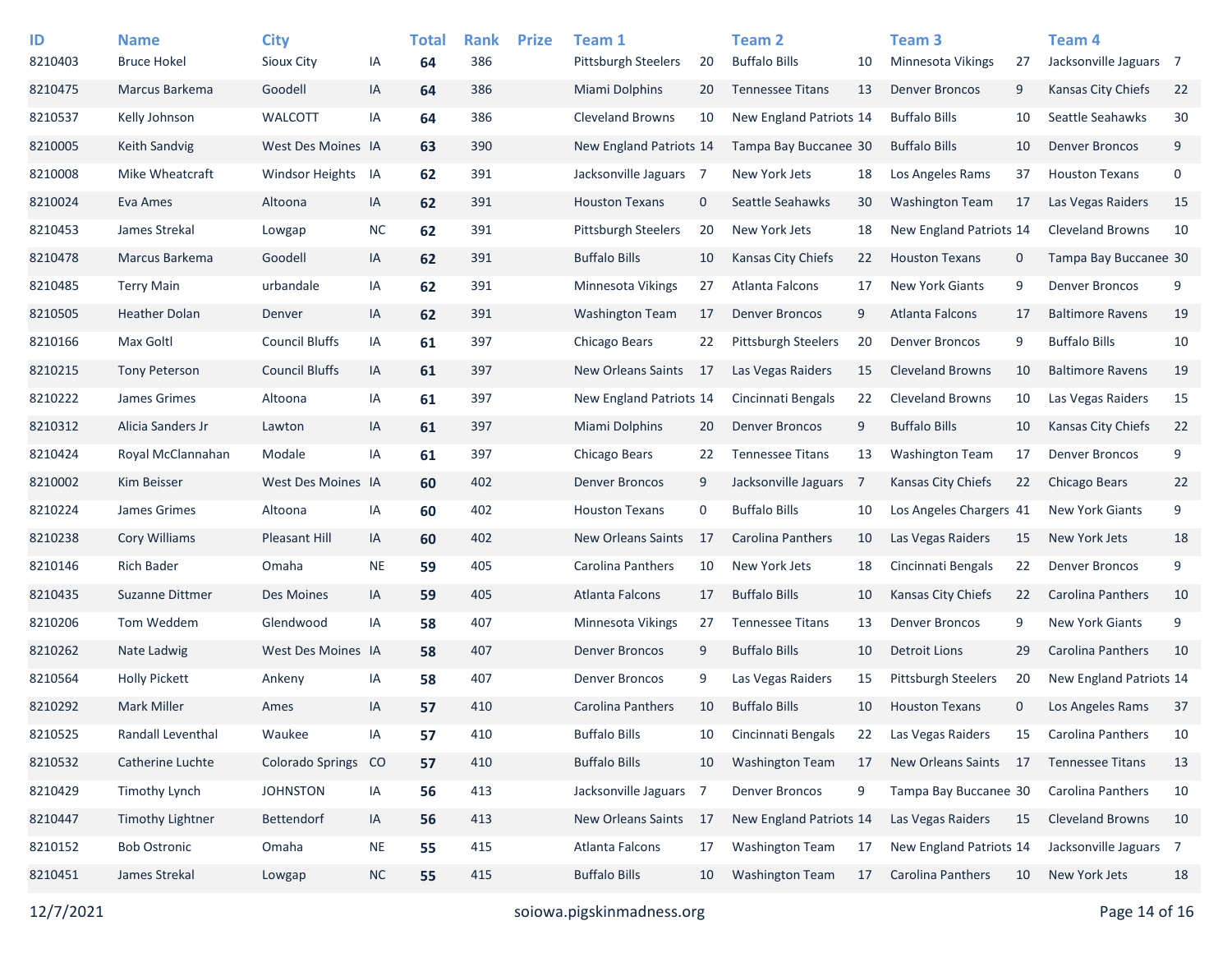| ID<br>8210110 | <b>Name</b><br>Nancy Eickholt | <b>City</b><br>Sioux City | ΙA        | <b>Total</b><br>54 | <b>Rank</b><br>417 | <b>Prize</b> | Team 1<br><b>Buffalo Bills</b> | 10           | <b>Team 2</b><br><b>New Orleans Saints</b> | 17  | Team <sub>3</sub><br><b>Cleveland Browns</b> | 10          | Team <sub>4</sub><br>Atlanta Falcons | 17 |
|---------------|-------------------------------|---------------------------|-----------|--------------------|--------------------|--------------|--------------------------------|--------------|--------------------------------------------|-----|----------------------------------------------|-------------|--------------------------------------|----|
| 8210264       | Chelsea Dexter                | West Des Moines IA        |           | 54                 | 417                |              | Carolina Panthers              | 10           | <b>Washington Team</b>                     | 17  | <b>Dallas Cowboys</b>                        | 27          | <b>Houston Texans</b>                | 0  |
| 8210348       | <b>Becky Scherbring</b>       | Ankeny                    | IA        | 54                 | 417                |              | Chicago Bears                  | 22           | <b>Houston Texans</b>                      | 0   | Atlanta Falcons                              | 17          | Las Vegas Raiders                    | 15 |
| 8210436       | Suzanne Dittmer               | Des Moines                | IA        | 54                 | 417                |              | <b>Atlanta Falcons</b>         | 17           | <b>Miami Dolphins</b>                      | 20  | <b>Houston Texans</b>                        | $\mathbf 0$ | <b>Washington Team</b>               | 17 |
| 8210570       | Jean Wulf                     | Davenport                 | IA        | 54                 | 417                |              | Cincinnati Bengals             | 22           | <b>Cleveland Browns</b>                    | 10  | <b>New York Giants</b>                       | 9           | <b>Tennessee Titans</b>              | 13 |
| 8210581       | Reinhard Boeschen             | Waterloo                  | IA        | 54                 | 417                |              | Las Vegas Raiders              | 15           | <b>Carolina Panthers</b>                   | 10  | <b>Buffalo Bills</b>                         | 10          | <b>Baltimore Ravens</b>              | 19 |
| 8210130       | Susan Brown                   | Des Moines                | IA        | 53                 | 423                |              | Kansas City Chiefs             | 22           | <b>Tennessee Titans</b>                    | 13  | <b>New York Giants</b>                       | 9           | <b>Denver Broncos</b>                | 9  |
| 8210402       | <b>Bruce Hokel</b>            | Sioux City                | IA        | 53                 | 423                |              | <b>Cleveland Browns</b>        | 10           | New England Patriots 14                    |     | Cincinnati Bengals                           | 22          | Jacksonville Jaguars 7               |    |
| 8210473       | Steven Mickelson              | West Des Moines IA        |           | 53                 | 423                |              | <b>Denver Broncos</b>          | 9            | New Orleans Saints                         | -17 | <b>Washington Team</b>                       | 17          | <b>Cleveland Browns</b>              | 10 |
| 8210528       | David George                  | <b>Bondurant</b>          | IA        | 52                 | 426                |              | <b>Houston Texans</b>          | $\mathbf 0$  | <b>Denver Broncos</b>                      | 9   | Philadelphia Eagles                          | 33          | <b>Buffalo Bills</b>                 | 10 |
| 8210181       | Kirsten Davis                 | <b>Council Bluffs</b>     | IA        | 51                 | 427                |              | <b>Buffalo Bills</b>           | 10           | <b>New Orleans Saints</b>                  | 17  | Las Vegas Raiders                            | 15          | <b>New York Giants</b>               | 9  |
| 8210334       | Carmie Hotchkiss              | <b>Sioux City</b>         | IA        | 51                 | 427                |              | <b>Cleveland Browns</b>        | 10           | <b>Denver Broncos</b>                      | 9   | Las Vegas Raiders                            | 15          | <b>Atlanta Falcons</b>               | 17 |
| 8210604       | Staci Uhl                     | sioux city                | IA        | 51                 | 427                |              | Atlanta Falcons                | 17           | <b>Cleveland Browns</b>                    | 10  | <b>Buffalo Bills</b>                         | 10          | New England Patriots 14              |    |
| 8210469       | <b>Phillip Strekal</b>        | Albany                    | OH        | 50                 | 430                |              | Carolina Panthers              | 10           | <b>Buffalo Bills</b>                       | 10  | <b>Pittsburgh Steelers</b>                   | 20          | <b>Cleveland Browns</b>              | 10 |
| 8210415       | Susan Wardlow                 | Waverly                   | IA        | 49                 | 431                |              | <b>Cleveland Browns</b>        | 10           | Kansas City Chiefs                         | 22  | New Orleans Saints                           | 17          | <b>Houston Texans</b>                | 0  |
| 8210476       | Marcus Barkema                | Goodell                   | IA        | 49                 | 431                |              | <b>New York Giants</b>         | 9            | <b>Pittsburgh Steelers</b>                 | 20  | <b>Buffalo Bills</b>                         | 10          | <b>Carolina Panthers</b>             | 10 |
| 8210502       | Cher Towey                    | Waukee                    | IA        | 49                 | 431                |              | <b>Houston Texans</b>          | 0            | Jacksonville Jaguars 7                     |     | <b>Denver Broncos</b>                        | 9           | Arizona Cardinals                    | 33 |
| 8210522       | Loren Goettsch                | Sioux City                | IA        | 49                 | 431                |              | Pittsburgh Steelers            | 20           | <b>New York Giants</b>                     | 9   | Carolina Panthers                            | 10          | <b>Buffalo Bills</b>                 | 10 |
| 8210076       | Morgan Henry                  | Des Moines                | IA        | 47                 | 435                |              | <b>Detroit Lions</b>           | 29           | <b>Houston Texans</b>                      | 0   | <b>Denver Broncos</b>                        | 9           | <b>New York Giants</b>               | 9  |
| 8210174       | <b>Troy Cross</b>             | <b>Council Bluffs</b>     | IA        | 47                 | 435                |              | <b>Atlanta Falcons</b>         | 17           | Jacksonville Jaguars 7                     |     | <b>Buffalo Bills</b>                         | 10          | <b>Tennessee Titans</b>              | 13 |
| 8210599       | Joseph Mckenna                | Des Moines                | IA        | 47                 | 435                |              | <b>Houston Texans</b>          | 0            | New Orleans Saints                         | -17 | <b>Tennessee Titans</b>                      | 13          | Atlanta Falcons                      | 17 |
| 8210251       | Jeff Lyon                     | West Des Moines IA        |           | 46                 | 438                |              | Las Vegas Raiders              | 15           | New England Patriots 14                    |     | <b>Buffalo Bills</b>                         | 10          | Jacksonville Jaguars 7               |    |
| 8210119       | <b>Blake Stahlecker</b>       | Sioux City                | IA        | 45                 | 439                |              | New York Jets                  | 18           | <b>Cleveland Browns</b>                    | 10  | Atlanta Falcons                              | 17          | <b>Houston Texans</b>                | 0  |
| 8210593       | Jenna Fitch                   | Gilbert                   | IA        | 45                 | 439                |              | <b>Houston Texans</b>          | $\mathbf{0}$ | <b>Cleveland Browns</b>                    | 10  | <b>Tennessee Titans</b>                      | 13          | <b>Kansas City Chiefs</b>            | 22 |
| 8210313       | Amy Carlson                   | Sgt. Bluffs               | IA        | 44                 | 441                |              | Carolina Panthers              | 10           | <b>Denver Broncos</b>                      | 9   | <b>Cleveland Browns</b>                      | 10          | Las Vegas Raiders                    | 15 |
| 8210460       | Amanda Sipple                 | Omaha                     | <b>NE</b> | 43                 | 442                |              | <b>Washington Team</b>         | 17           | Carolina Panthers                          | 10  | Jacksonville Jaguars 7                       |             | New York Giants                      | 9  |
| 8210270       | Andre Owen                    | West Des Moines IA        |           | 42                 | 443                |              | New York Giants                | 9            | Las Vegas Raiders                          | 15  | <b>Houston Texans</b>                        | 0           | New York Jets                        | 18 |
| 8210349       | <b>Becky Scherbring</b>       | Ankeny                    | $\sf IA$  | 42                 | 443                |              | <b>Washington Team</b>         | 17           | <b>Cleveland Browns</b>                    | 10  | <b>Houston Texans</b>                        | $\mathbf 0$ | Las Vegas Raiders                    | 15 |
| 8210516       | Jeri Lyn Bares                | Oskaloosa                 | IA        | 39                 | 445                |              | <b>Buffalo Bills</b>           | 10           | <b>Pittsburgh Steelers</b>                 | 20  | <b>Denver Broncos</b>                        | 9           | <b>Houston Texans</b>                | 0  |
| 8210523       | Adam Long                     | Avoca                     | IA        | 39                 | 445                |              | <b>Houston Texans</b>          | $\mathbf 0$  | <b>Cleveland Browns</b>                    | 10  | Las Vegas Raiders                            | 15          | New England Patriots 14              |    |